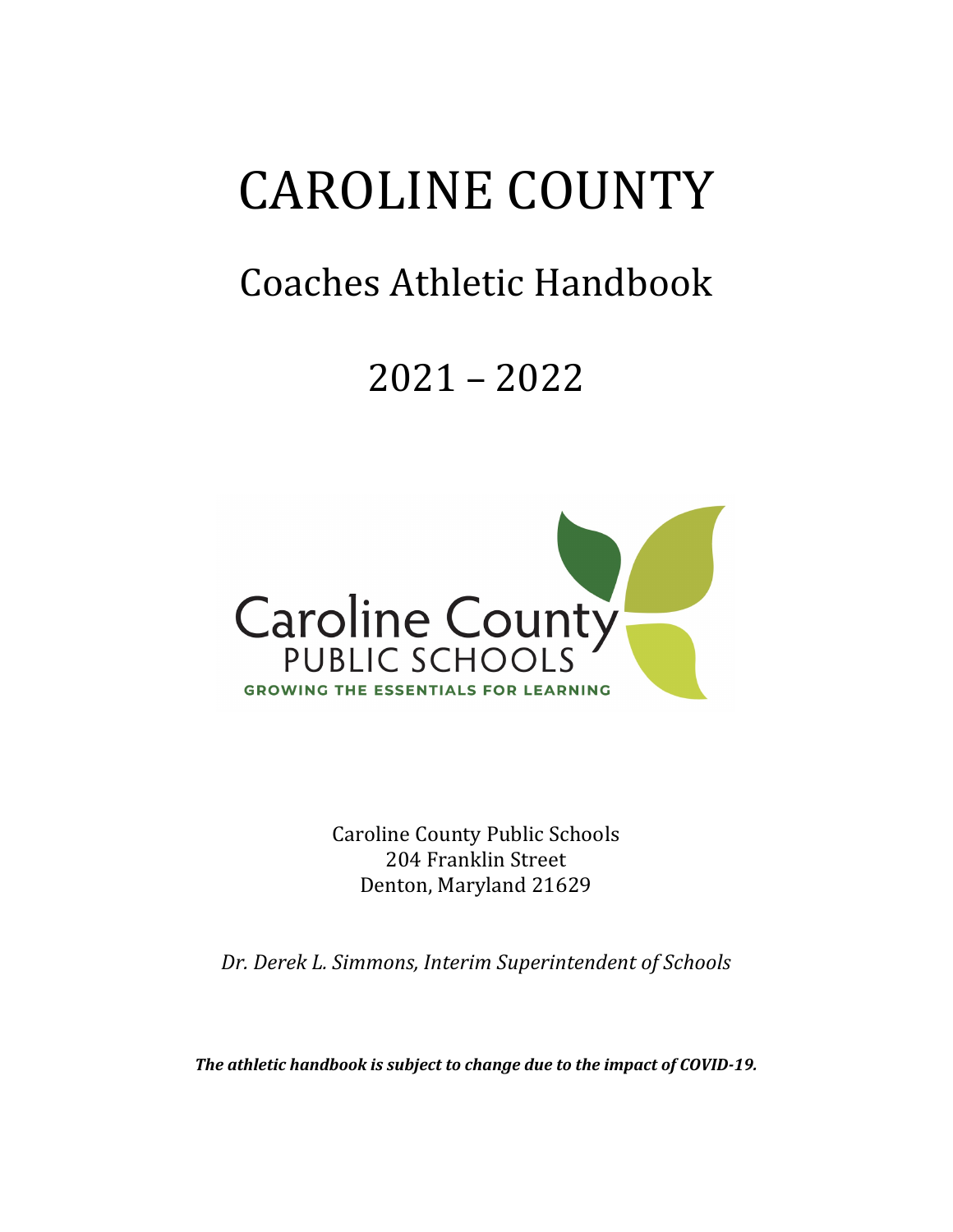CAROLINE COUNTY BOARD OF EDUCATION MEMBERS Caroline County Public Schools 204 Franklin Street Denton, Maryland 21629

2021 - 2022

Mr. James A. Newcomb, Jr., President Mrs. Donna L. DiGiacomo, Vice-President Mr. Richard Barton, Member Ms. A. Michelle Wayman, Member

Caroline County Public Schools do not discriminate with regards to race, ethnicity, religion, gender, sexual orientation, language, socioeconomic status, age, or disability.

> Title IX Coordinator, Deborah E. Siachos 410-479-1460

> > siachos.deborah@ccpsstaff.org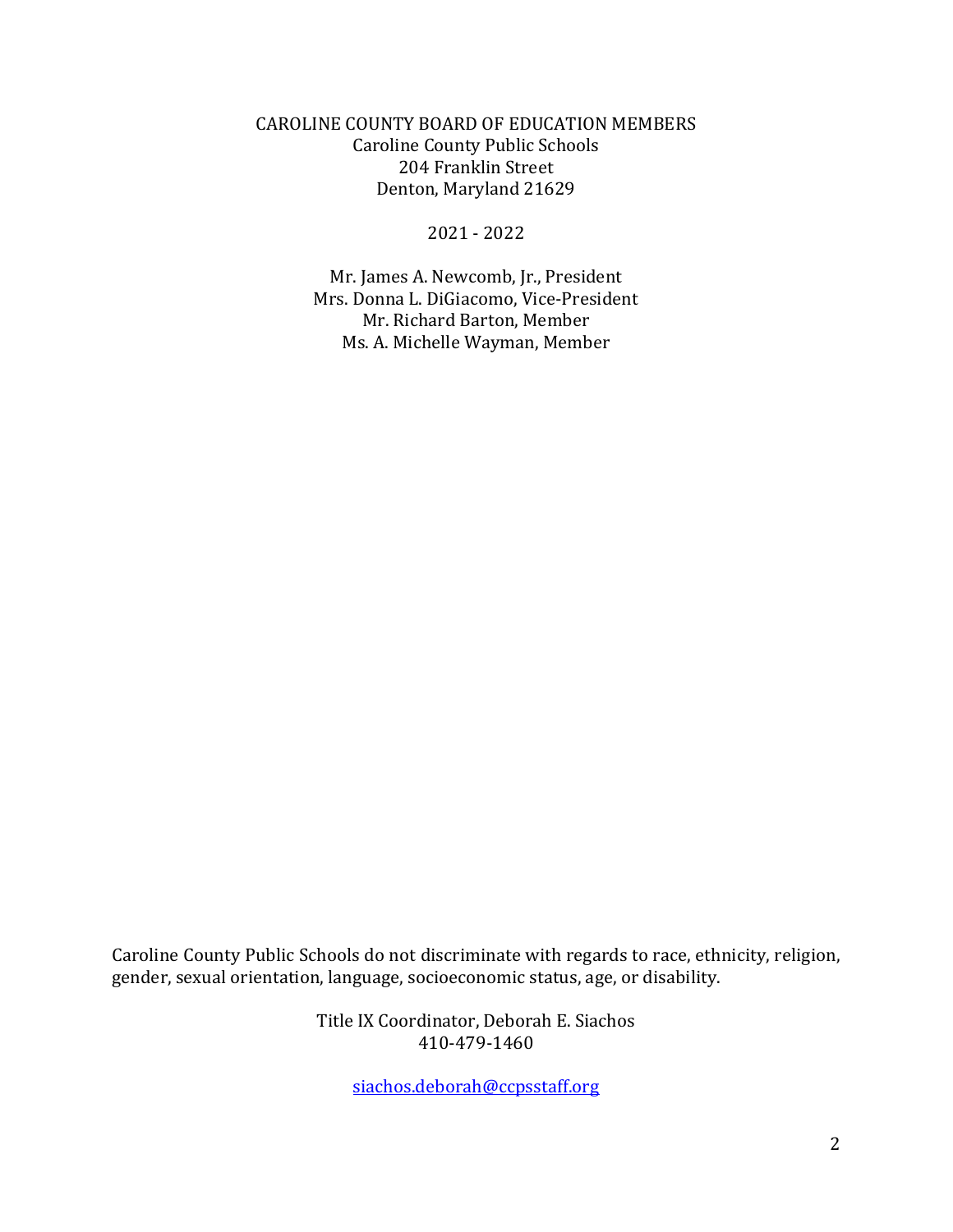#### **Table of Contents**

|  | 00: Introduction                                                |                |
|--|-----------------------------------------------------------------|----------------|
|  |                                                                 | 4              |
|  | 01: Philosophy                                                  | 4              |
|  | 01.01: Sportsmanship                                            | 5              |
|  | 02: Administration                                              | 6              |
|  | 02.01: Season Regulations                                       | 6              |
|  | 02.02: Selection of Coaches                                     | $\overline{7}$ |
|  | 02.03: Ticket Prices                                            | 8              |
|  | 02.04: Principal: Roles & Responsibilities                      | 8              |
|  | 02.05: Athletic Director: Roles & Responsibilities              | 9              |
|  | 02.06: Coaches: Roles & Responsibilities                        | 10             |
|  | 02.07: Athletic Eligibility Requirements                        | 12             |
|  | 02.08: Student Selection for Participation in Athletics         | 15             |
|  | 02.09: Selecting Uniforms                                       | 15             |
|  | 02.10: Sport Approval Process                                   | 15             |
|  | 02.11: Professional Growth and Development                      | 16             |
|  | 02.12: Corollary Athletic Program                               | 16             |
|  | 03: Discipline                                                  | 18             |
|  | 03.01: General Statement of Expectations                        | 18             |
|  | 03.02: Appeals Process                                          | 19             |
|  | 04: Safety, Facilities Use, and Transportation                  | 19             |
|  | 04.01: Facilities Use                                           | 19             |
|  | 04.02: Supervision, Safety, and Security                        | 20             |
|  | 04.03: Safety Requirements and Precautions                      | 21             |
|  | 04.04: Beginning Season Health/Insurance/Safety Requirements    | 21             |
|  | 04.05: Transportation                                           | 21             |
|  | 05: Finance                                                     | 22             |
|  | 05.01: Financial Policies and Procedures                        | 22             |
|  | 05.02: Payment of Coaches                                       | 23             |
|  | 05.03: Payment of Officials                                     | 23             |
|  | 06: Appendices                                                  |                |
|  | Appendix I - Bayside Athletic Conf. (Const., Bylaws & Policies) | 25             |
|  | Appendix II - CCPS Probable Head Injury Flow Chart              | 48             |
|  | Appendix III - Concussion Information for Coaches               | 49             |
|  | Appendix IV - Sportsmanship Action Plans, CRHS                  | 50             |
|  | Appendix V - Sportsmanship Action Plans, NCHS                   | 54             |
|  | Appendix VI - Athletic Events Security/Help Form                | 57             |
|  | Appendix VII - Player/Coach Game Ejection Form                  | 58             |
|  | Appendix VIII - Bayside Certificate of Eligibility Form         | 59             |
|  | Appendix IX - Bayside Athlete Transfer Form                     | 60             |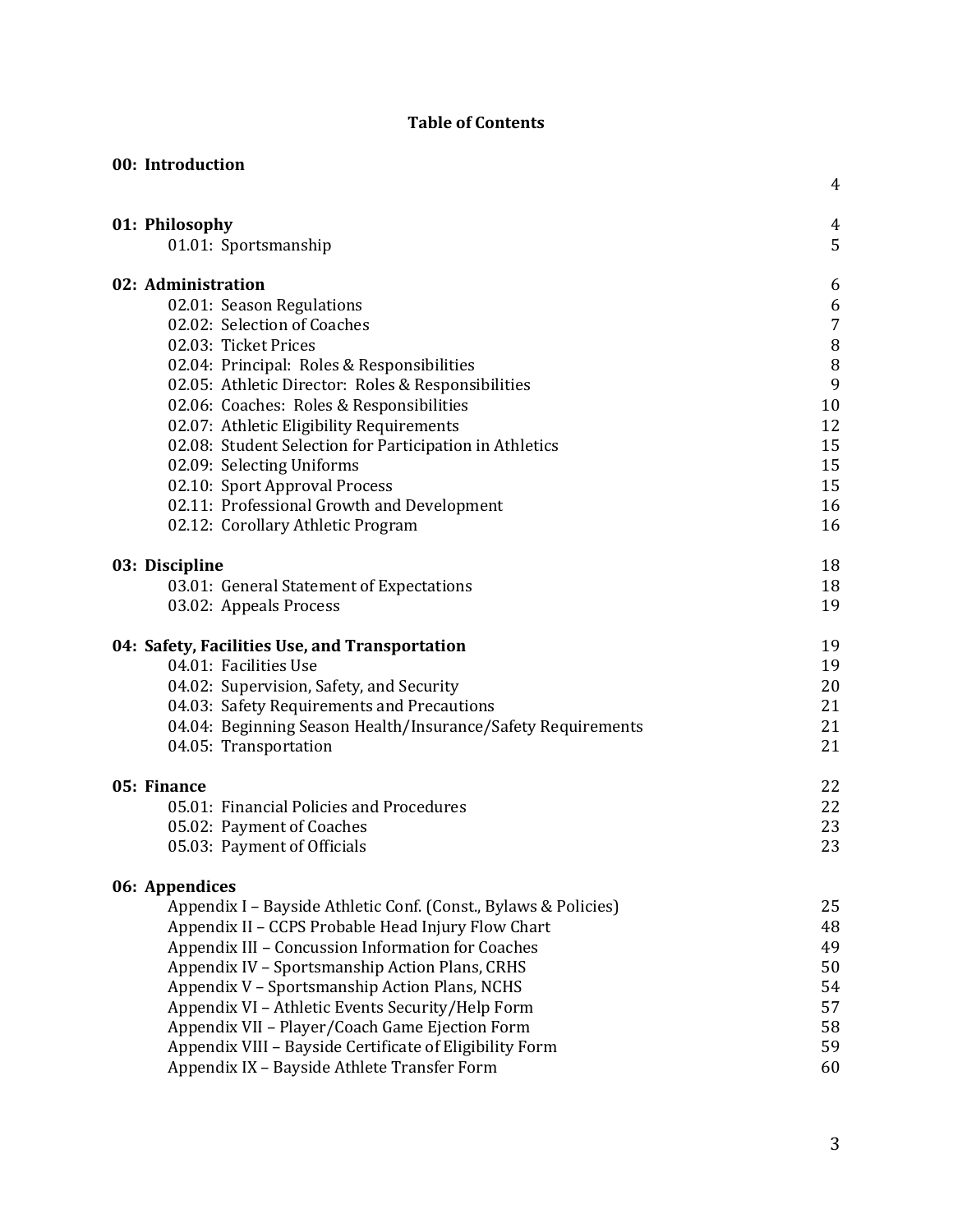#### **00. INTRODUCTION**

The purpose of Caroline County Public School's Athletic Coaches handbook is to communicate administrative and operating procedures for athletics. The Caroline County Public School athletic program is intended to provide students with healthy, safe and challenging experiences.

All aspects of this handbook have received input from a variety of personnel including administrators, athletic directors, coaches and parents. Each spring, this handbook will be reviewed and updated to insure that the rules and procedures contained within keep pace with governing athletic bodies, as well as local changes that take place.

The provisions of this handbook comply fully with the rules and regulations of the Maryland Public Secondary Schools Athletic Association, the Bayside Athletic Conference, and the Caroline County Public Schools' policy regarding athletics. Caroline County Public Schools reserves the right to establish standards and rules that may exceed those of the Maryland Public Secondary Schools Athletic Association and the Bayside Athletic Conference.

#### **01: PHILOSOPHY / SPORTSMANSHIP**

A philosophy of athletics should reflect the school system's educational goals and objectives for each student. The Caroline County Public School system seeks to provide an athletic program that is beneficial for all athletes and one which provides an opportunity to learn skills, good sportsmanship, and build strong character. Athletics are considered extracurricular activities and as such the participation in them by coaches and students is a privilege, which is revocable under certain conditions outlined in this handbook.

The CCPS athletic program has the following ideals for its participants and coaches:

- Build a strong moral and ethical code of conduct.
- Build self-discipline and establish team and personal goals for success.
- Develop pride, confidence and self-respect within the team and school.
- Establish appropriate physical and mental health habits that result in a successful athlete.
- Strive for academic excellence for all those participating in athletics.
- Pursue worthwhile programs of recreational activities during the school year, many of which can be continued in life.
- Promote mental poise and emotional stability through well defined and controlled competitive experiences.
- Provide the opportunity to learn the meaning and value of group loyalty and morale that is developed when members of a team work together and share the responsibility for success or failure.
- Promote understanding and tolerance for individuals with different skill levels and a realization that all people do not have the same desires and aspirations.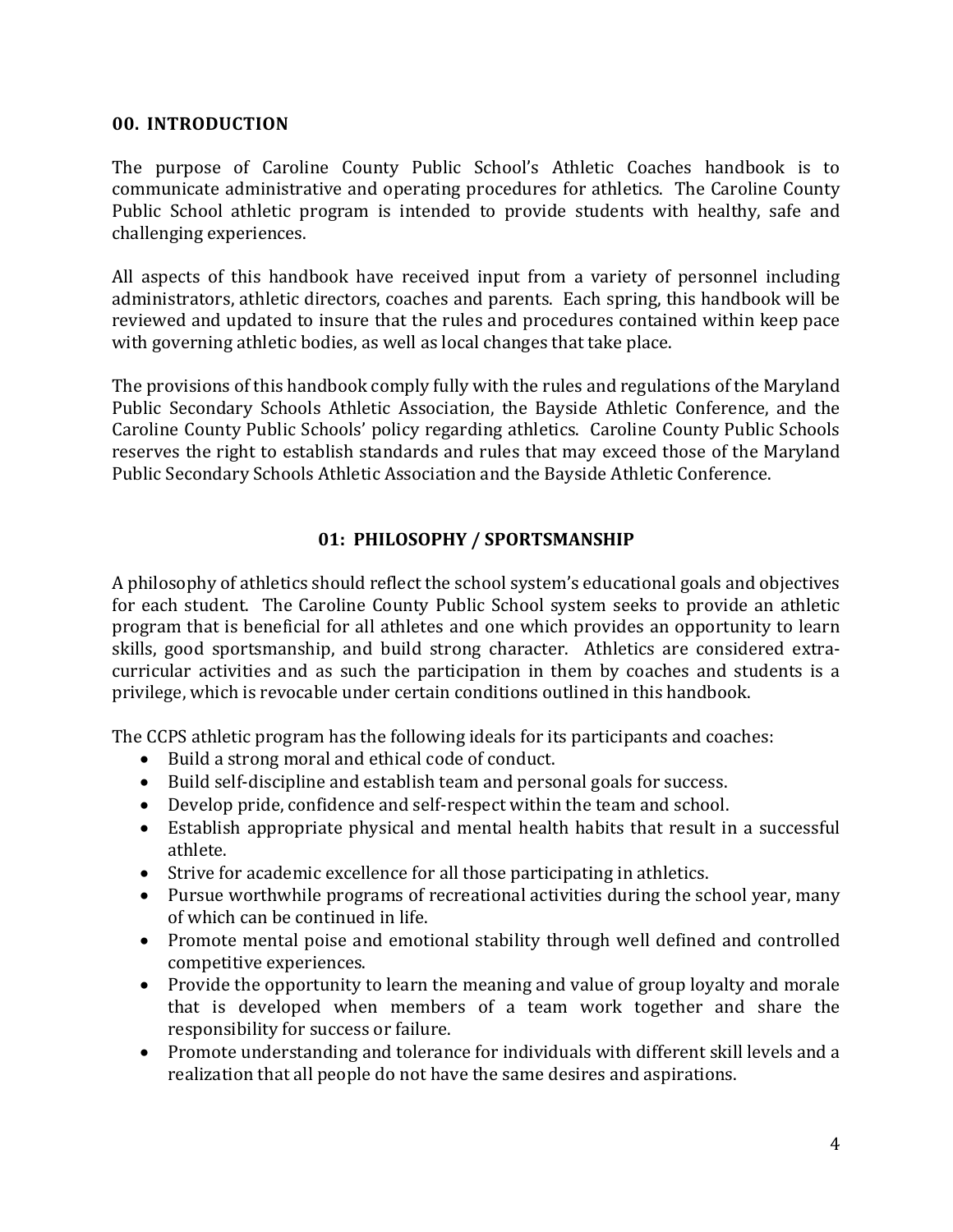- Provide the opportunity to learn the significance of self-discipline and its value toward individual and group success.
- Provide the opportunity to gain self-confidence and individual recognition through participation in a wide variety of activities.
- Promote the concept that a common goal can be achieved through the cooperation of the individuals in a group.
- Provide the opportunity to experience the satisfaction of winning and losing without destroying the real purpose and value of participation.
- Recognize athletics as an extension of the total high school experience.
- Promote a positive public demeanor including appropriate language at all times.

# **01.01: Sportsmanship**

One of the main goals of the athletic program is to teach the concept of sportsmanship. Good sportsmanship requires that every person be treated with respect. This includes respecting members of the opposing team. Good athletes strive to perform to the best of their ability. They assume that their opponent is trying to do the same. Whether the contest is won or lost it, is sportsmanlike to treat the opponent as you would want to be treated.

Good sportsmanship includes doing positive things for the school/team and the opposition. It includes showing courtesy and kindness towards the opposition as well as fellow team members. Remember that the contest is judged by the successful efforts of the participants and not by putting down the opponents. Good sportsmanship requires forethought and maturity. Contestants should understand that the purpose of the contest is to provide an opportunity for all participants to do the best they can without being declared winner as an incentive. Winning is exciting and fun, but winning at any cost is not the goal. Negative treatment of any participant is outside of the spirit and intent of the contest and is not good sportsmanship. 

The following policy statement from the National Federation of State High School Associations expresses the concept this way: "The ideals of good sportsmanship, ethical behavior, and integrity permeate our culture. The values of good citizenship and high behavioral standards apply equally to all activity disciplines. In perception and practice, good sportsmanship shall be defined as those qualities of behavior that are characterized by generosity and genuine concern for others. Further, awareness is expected of the impact of an individual's influence on the behavior of others. Good sportsmanship is viewed as a concrete measure of the understanding and commitment to fair play, ethical behavior and integrity." 

The Maryland Public Secondary Schools Athletic Association (MPSSAA) "Respect the Game" initiative is a central part of the county's sportsmanship philosophy and principles. This initiative guides our sportsmanship efforts with all stakeholders, including players, parents, coaches and officials. As a part of the Bayside Sportsmanship Initiative, Caroline County schools will evaluate other North Bayside schools in each of the three seasons with the following deadlines for submittal of forms: Fall - December 1, Winter - April 1, and Spring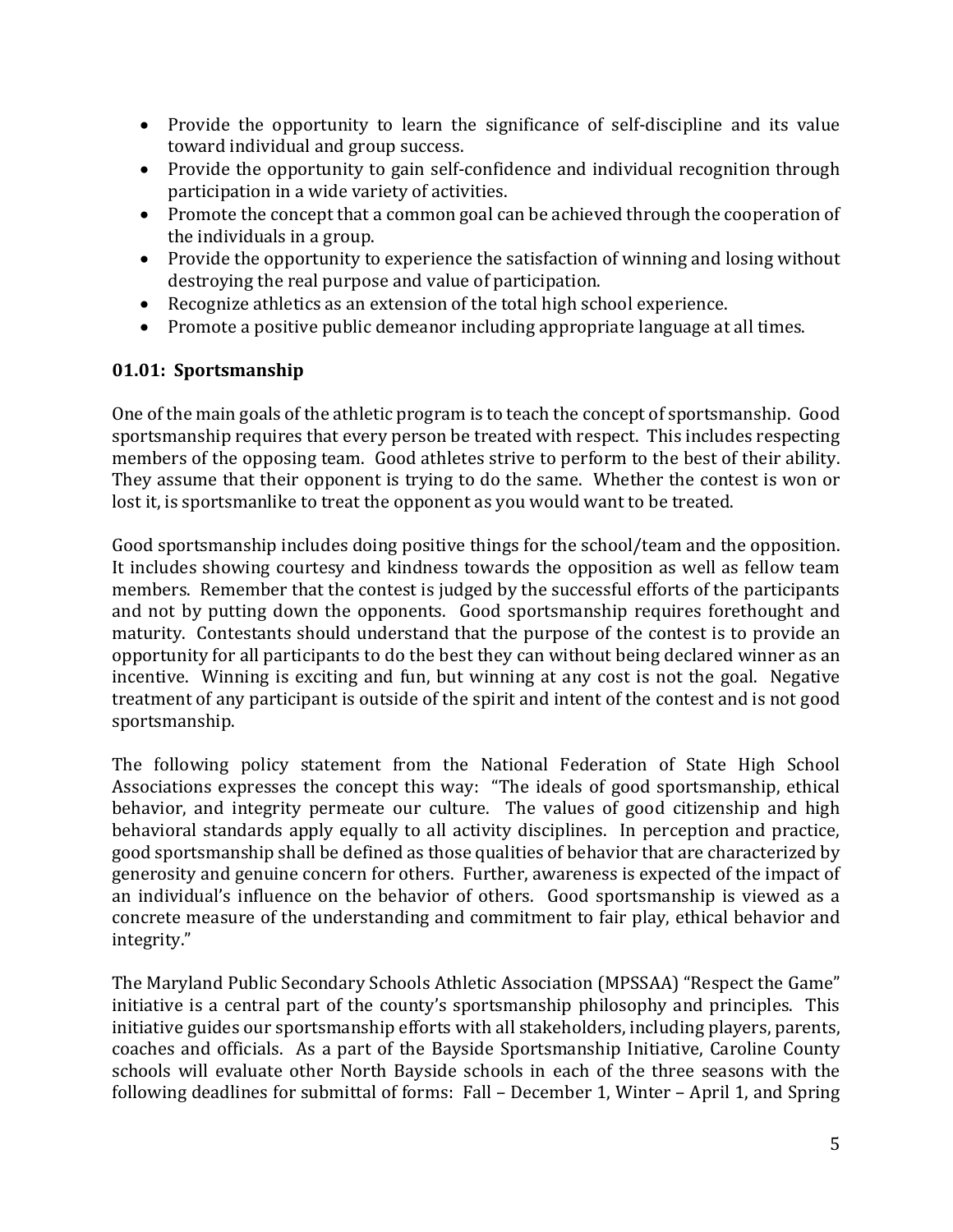– June 1. Evaluations are sent electronically, and will be filled out by the Head Varsity Coach, a parent for each sport, officials, the athletic director, and a student athlete for each sport. The scores from all of the submitted forms are tabulated by the supervisor of athletics for the June supervisors' meeting and the winning school in each division of the Bayside Conference will receive a banner recognizing their accomplishment.

#### **02: ADMINISTRATION**

Caroline County's athletic program operates under the authority of Education Article, SS2-205 and 2-303(j), Annotated Code of Maryland. No Maryland Public School may operate its athletic program with less restrictive rules as cited in COMAR 13A.06.03. Caroline County is also a member of the Bayside Athletic Conference and abides by its policies (see Appendix I in this document). Caroline County may enforce stricter rules than those of the State of Maryland and/or the Bayside Conference.

#### **02.01: Season Regulations**

Schools shall conduct all interscholastic athletic contests and practice sessions in accordance with the following MPSSAA and Bayside Rules.

- Fall sports may begin on the  $6<sup>th</sup>$  Wednesday following the 1<sup>st</sup> Sunday of July (on or about August 15<sup>th</sup>).
- Winter sports may begin on November  $15^{\text{th}*}$
- Spring sports may begin on March  $1^{st*}$

# \*When the indicated dates fall on a Sunday, practice may begin on the preceding Saturday.

Schools shall not participate in a regularly scheduled game until at least twenty (20) calendar days have elapsed after, and including, the first day of practice. Golf is the only exception. All Fall sports will adhere to the MPSSAA Model Policy for Heat Acclimatization.

Schools may schedule **not more than three** scrimmage games, as desired. A scrimmage is defined as "a practice or game in which no score is reported, no admission is charged, no public report is made, and the sole purpose of the practice or game is purely for instructional purposes."

# **02:02: Selection of Coaches**

Except as described below, schools shall permit coaching only by teachers or certified professional educators of the local Board of Education for a specified coaching assignment.

• All coaches (volunteer, emergency, and certificated professionals) must complete a Caroline County Public Schools application, an extra-duty contract, a criminal background check process (fingerprinting—if employed since 1989), and be approved by the school principal, the supervisor of athletics and the Director of Student Services **before beginning** a coaching season. NOTE: The background check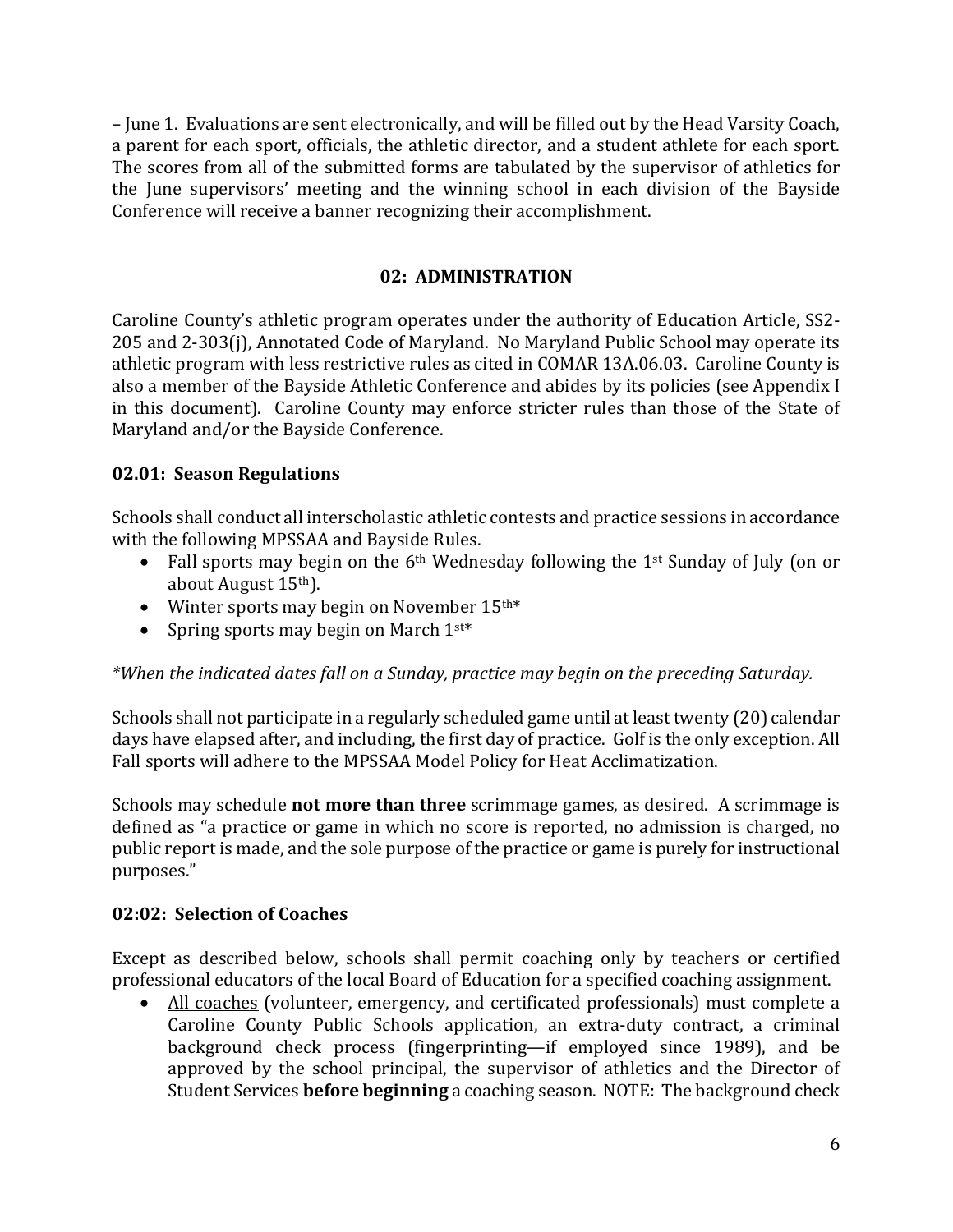process must be repeated if the employee/coach experiences a separation of employment of a year or more.

- If no acceptable and qualified coaches are available (from teachers or certified professional educators employed by the local Board of Education) temporary emergency coaches may be employed if the following procedures are followed:
	- $\circ$  The local school system shall attempt to locate a coach by advertising the vacancy.
- If the person selected for the extra-duty assignment is not employed with the school system, nor have they served in the previous year, they will need to complete an application and then be processed (they must become an employee in order to get paid). They are not to begin their assignment until notified by the Central Office that everything has been completed and is in good order.
- A coach who is not a regular employee must be interviewed and recommended by the principal, complete the background check process (fingerprinting), be approved by the Supervisor of Athletics and the Director of Student Services and complete the Public School Works modules, NFHS Concussion course, and NFHS Heat Acclimatization course before assuming their coaching responsibilities.
- The emergency coach will be appointed by the Director of Student Services for one season and must have completed the Prevention and Care of Athletics Injuries Course or be enrolled in the same year.
- Sports having more than one coach, emergency coaches shall not comprise more than 50% of that sport's staff.
- The emergency coach shall be at least 21 years old and possess a high school diploma or its equivalent.
- All coaches will complete the required Public School Works modules annually, and hold current CPR and AED certifications.
- All coaches will have completed a one-credit course (15 hours) in the prevention and care of athletic injuries prior to their second coaching season.
- Beginning July 1, 2017, all coaches are required to recertify utilizing a local school system approved online course on care and prevention within the last five years. The first round of recertification is due by July 1, 2022.
- Volunteer coaches are permitted but must be 21 years of age, possess a high school diploma, have completed or be enrolled in the one-credit course on the prevention and care of athletic injuries, and be formally appointed on a one season basis. Volunteer coaches must complete an application, the Public School Works modules, and the NSF courses on Concussions and Heat Acclimatization. These volunteer coaches may not serve as head coaches at any level and must work only under the direction of the head coach. Each sport is allowed to have volunteer coaches up to  $\frac{1}{2}$ of the paid staff.

# **02.03: Ticket Prices and MPSSAA Passes**

Ticket prices are reviewed annually and are governed by the rules and regulations as set forth in the MPSSAA and Bayside regulations. Ticket prices will be determined by the Supervisor of Athletics and announced to the general public before August  $15<sup>th</sup>$  of each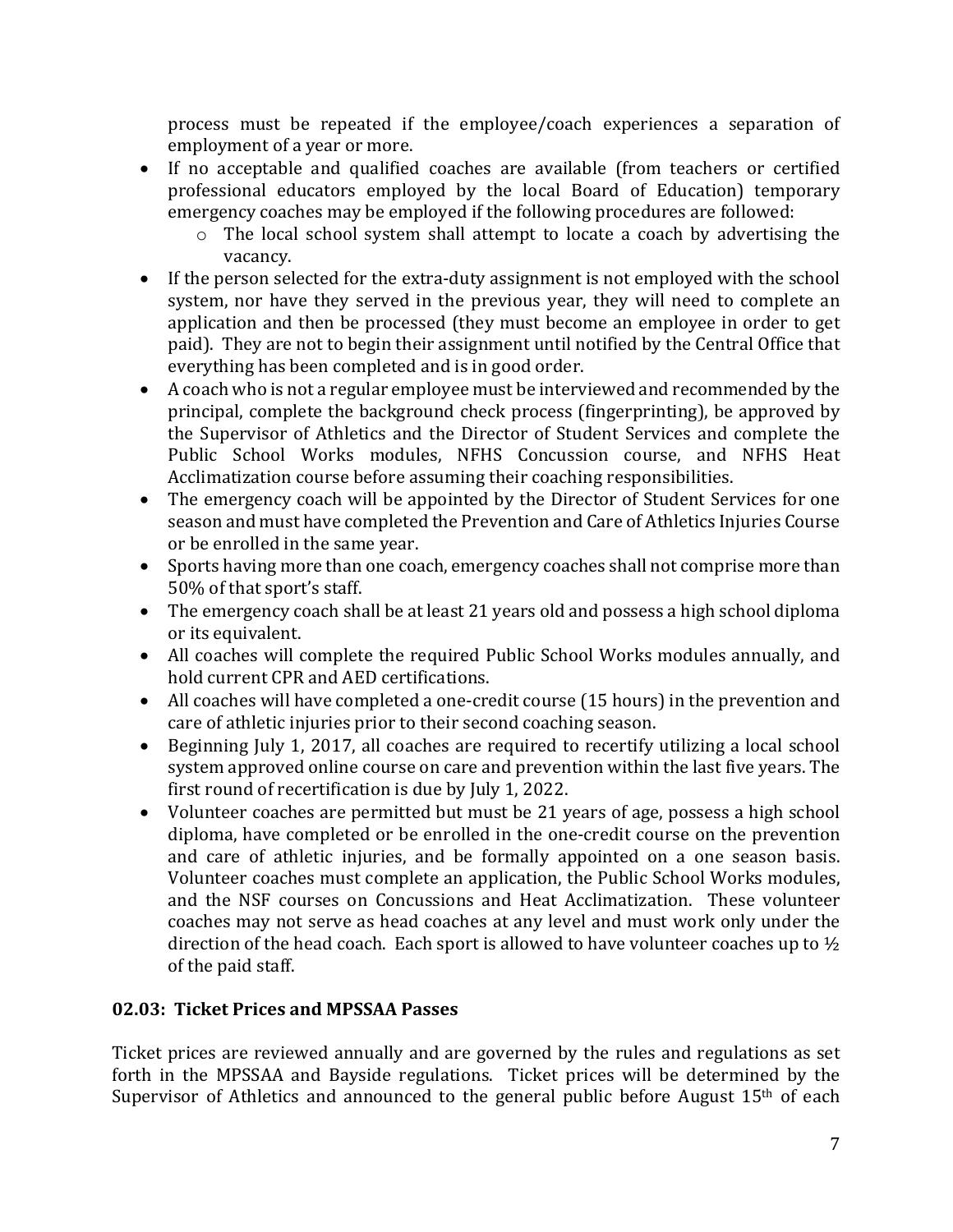school year. Ticket prices will be consistent among all participating county schools. School identification may be required to obtain student ticket pricing.

The holder of an MPSSAA pass and one other person shall be admitted to all Bayside Conference athletic events. For state play-off contests, CCPS will honor what is printed on the MPSSAA pass.

Admission prices for all Bayside Championship contests are solely determined by the Bayside Conference. MPSSAA regional contests and state championship ticket prices are determined solely by the MPSSAA.

# **02.04: Principal (Roles and Responsibilities)**

The Principal shall have general local control over all interscholastic athletic relations and athletic contests in which the school participates. This applies to athletics for all high school students. The duties of the Principal are:

- 1. Sanction all contests in which the school participates.
- 2. Have the power to exclude any contestant who, because of unacceptable habits or improper conduct, would not represent the school in a becoming manner. Exclude any contestant who has suffered serious illness or injury until that contestant is determined to be physically fit to participate by the school's athletic training staff, emergency room physician, school wellness center staff, an attending physician or the student-athlete's personal/family physician.
- 3. Be responsible for the appropriate treatment of all visitors and officials attending contests conducted by the school. Provide reasonable protection for officials and visitors at home games. If a game is played at a neutral place, the principals of the participating schools shall be held jointly responsible for this protection.
- 4. Submit to the Executive Director of the Bayside Conference and the Supervisor of Athletics, on forms provided, an accurate report of participants, certifying their eligibility according to the Bayside Conference guidelines. The Principal shall also notify the Executive Secretary and the Supervisor of Athletics, in writing, of any changes to the eligibility list.
- 5. Ensure that all athletes meet eligibility requirements.
- 6. Approve all public relations material distributed to the media.
- 7. Affix his/her signature and date to all athletic documents.
- 8. Be responsible for the bench conduct of all athletic coaches.
- 9. Assure that the disciplinary action taken by coaches is fair and consistent. Serious infractions that are beyond the scope of behaviors that often accompany competition shall be handled by the school administration.

# **Other Duties of the Principal (which may be delegated to the Assistant Principals, the Athletic Director or other representative)**

- 1. Attend athletic meetings involving the school.
- 2. Attend home games, contests, or meets in which the school is involved.
- 3. Submit to the Supervisor of Athletics a list of coaches and their coaching responsibilities at the beginning of each school year.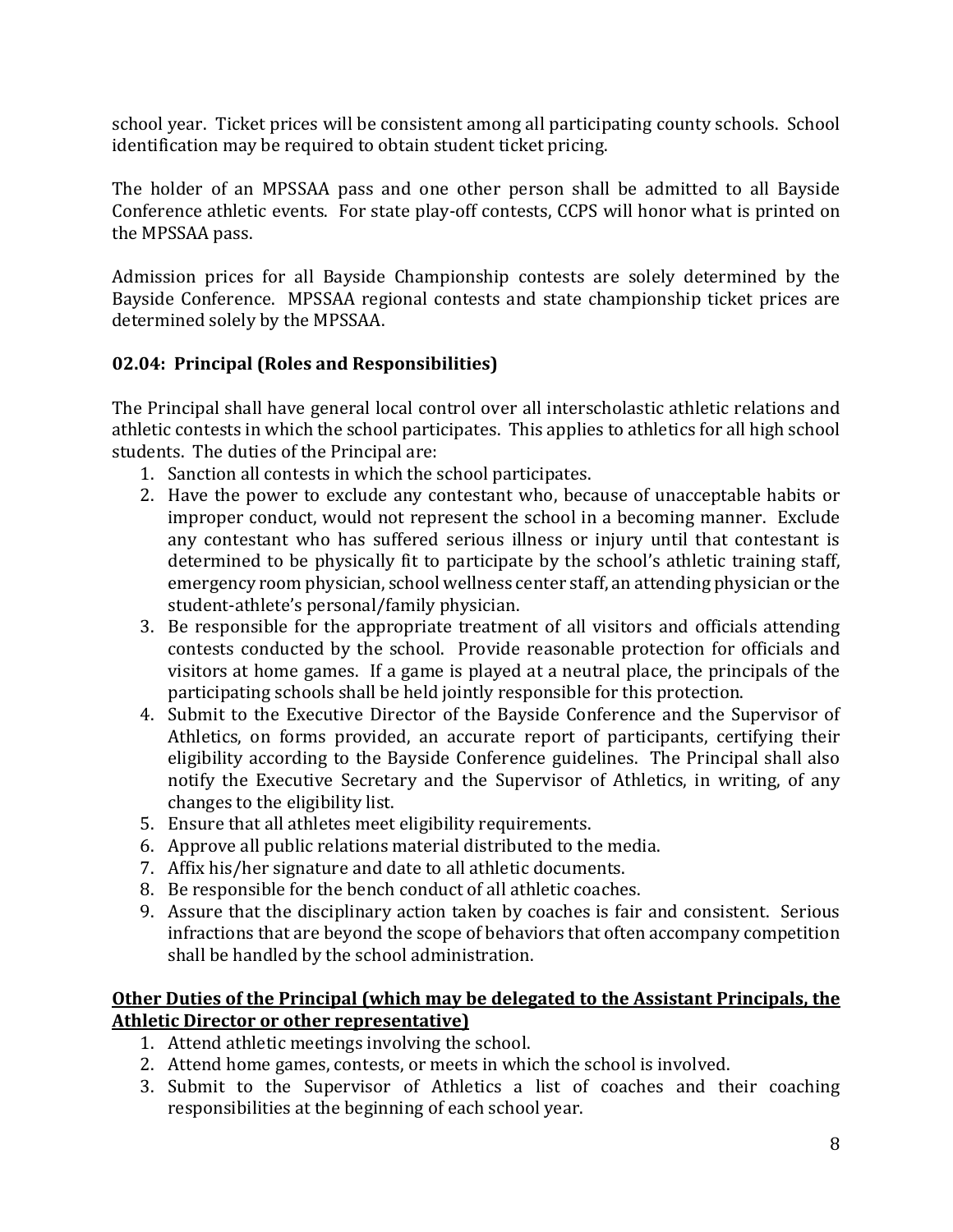- 4. Prepare an Emergency Exit Plan, which must be announced and posted.
- 5. Enforce the crowd capacity limit for the facility.
- 6. Secure equipment that will be helpful, such as:
	- a. Two-way radios in ticket booth, with announcer, and administrator on duty.
	- b. Cell phone should be available at all events.
	- c. Signs for control designated seating, visiting locker room, guest seating and no food or drink, etc.
- 7. Video recorder if games are being taped and a disruption occurs, the video recorder should tape the disruption if possible.
- 8. An announcement shall be made to the spectators before the event begins which details the following:
	- a. There will be no smoking or use of tobacco products.
	- b. Our emphasis on sportsmanship for both athletes and fans.
	- c. No spectator is permitted on the playing court or field.
	- d. Everyone is cautioned to be safe at all times.
	- e. The National Anthem should be played.

#### **02.05: Athletic Director: Roles and Responsibilities**

The Athletic Director shall enforce and adhere to the policies, rules and regulations of the State, Bayside Conference, the County Board of Education, and the school. It is essential for the Athletic Director to cooperate with the school's administration. The Principal must be informed at all times on all athletic issues affecting that school. The Athletic Director shall:

- 1. Attend all athletic meetings involving their school or appoint a representative to act in their absence.
- 2. Schedule all athletic contests and meet all Bayside Conference expectations. Schools outside the Bayside Conference shall be scheduled in accordance with MPSSAA guidelines. All Senior Night games will be scheduled for the final regular season home game.
- 3. Schedule and implement student-athletic information nights for student-athletes and their parents pertaining to the rules and expectations for being a student-athlete.
- 4. Prior to the athletic season, host a meeting with all coaches to discuss the expectations and role of serving as a coach in Caroline County Public Schools.
- 5. Attend all home contests in which their school is involved, or appoint a representative to act in their absence.
- 6. Maintain appropriate files for contracts, records, forms and other correspondence pertaining to athletics.
- 7. Maintain proof of eligibility records for each athlete and submit teams' eligibility rosters to the Bayside Executive Director before the first official MPSSAA play date for *that sports season.*
- 8. Secure officials for all athletic contests.
- 9. Inspect the building, grounds, stands, athletic field, etc., to ensure that safety standards have been met for each event.
- 10. Arrange for an ambulance and/or other public safety departments for all home games. If an ambulance is not available, the game may be played provided an ambulance crew is considered 'on call.'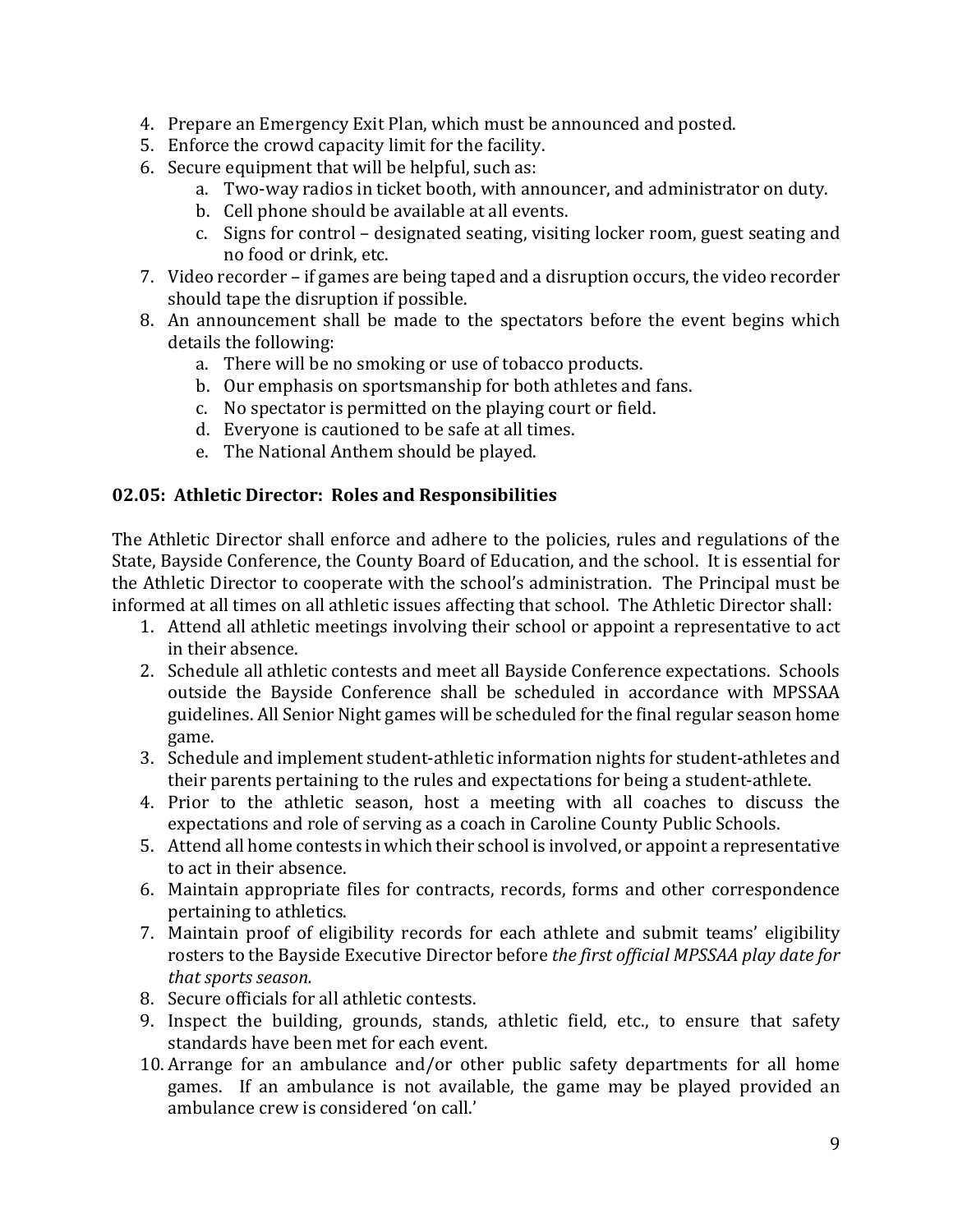- 11. Provide press releases concerning the athletic program for student publications or community newspapers to the Public Relations Coordinator.
- 12. Schedule all practice areas.
- 13. Assist in planning pep rallies, pre-game and halftime entertainment.
- 14. Maintain, when requested, films for the various spots.
- 15. Develop and implement rules and regulations pertaining to visiting teams.
- 16. Assist in arranging annual physical examinations for student athletes.
- 17. Implement gate receipt procedures as outlined in Section 05: Finance.
- 18. Arrange for all athletic transportation.
- 19. Supervise the arrangements for cleaning, repairing, and maintaining for uniforms and equipment.
- 20. Interpret the County and State Athletic Association rules and regulations. If in doubt, consult with the Supervisor of Athletics for clarification.
- 21. Be familiar with all County and State rules governing athletic awards.
- 22. Establish and enforce standardization of minimal training rules in cooperation with the coaching staff and administration.
- 23. Coordinate and develop the athletic budget.
- 24. Assist with the implementation of the Sportsmanship Plan. Update the plan every two vears.
- 25. Review and implement the County's policy on bullying and hazing of student-athletes with coaches, players, athletic booster groups and the school community.
- 26. Oversee the selection process for the Caroline County Public Schools "Unsung Hero" Award. The Unsung Hero Award goes to one male and one female senior student athlete who embodies the characteristics of the Award. The Seniors should be recognized at the end of the school-year athletic banquet, or the senior award night. Not every leader has a title. Not every leader draws attention and stands at the front of a group. Sometimes the strongest, and most influential leaders are those whom others look to informally in times of need. This person is the one who dedicates himself and herself fully to the cause, puts in the extra work, and leads by example. This recognized student should be selected their peers.
- 27. Perform other duties as assigned by the principal.

# **02.06: Coaches: Roles & Responsibilities**

The Coach shall enforce and adhere to the policies, rules and regulations of the MPSSAA, the Bayside Conference, the County Board of Education, and the school. It is essential for the Coach to cooperate with the Athletic Director and the school's administration in order to have a successful season. The coach shall:

- 1. Become familiar with the Maryland Public Secondary Schools Athletic Association Handbook, the Bayside Conference Constitution, and the Caroline County Athletic Handbook. Interpret policies to players, parents and coaches. Enforce all state, county and school eligibility rules and discipline policies.
- 2. Be sure that students know and meet all eligibility guidelines. Academic eligibility for Caroline County students exceeds that of the Bayside Athletic Conference and the MPSSAA. It requires all athletes to: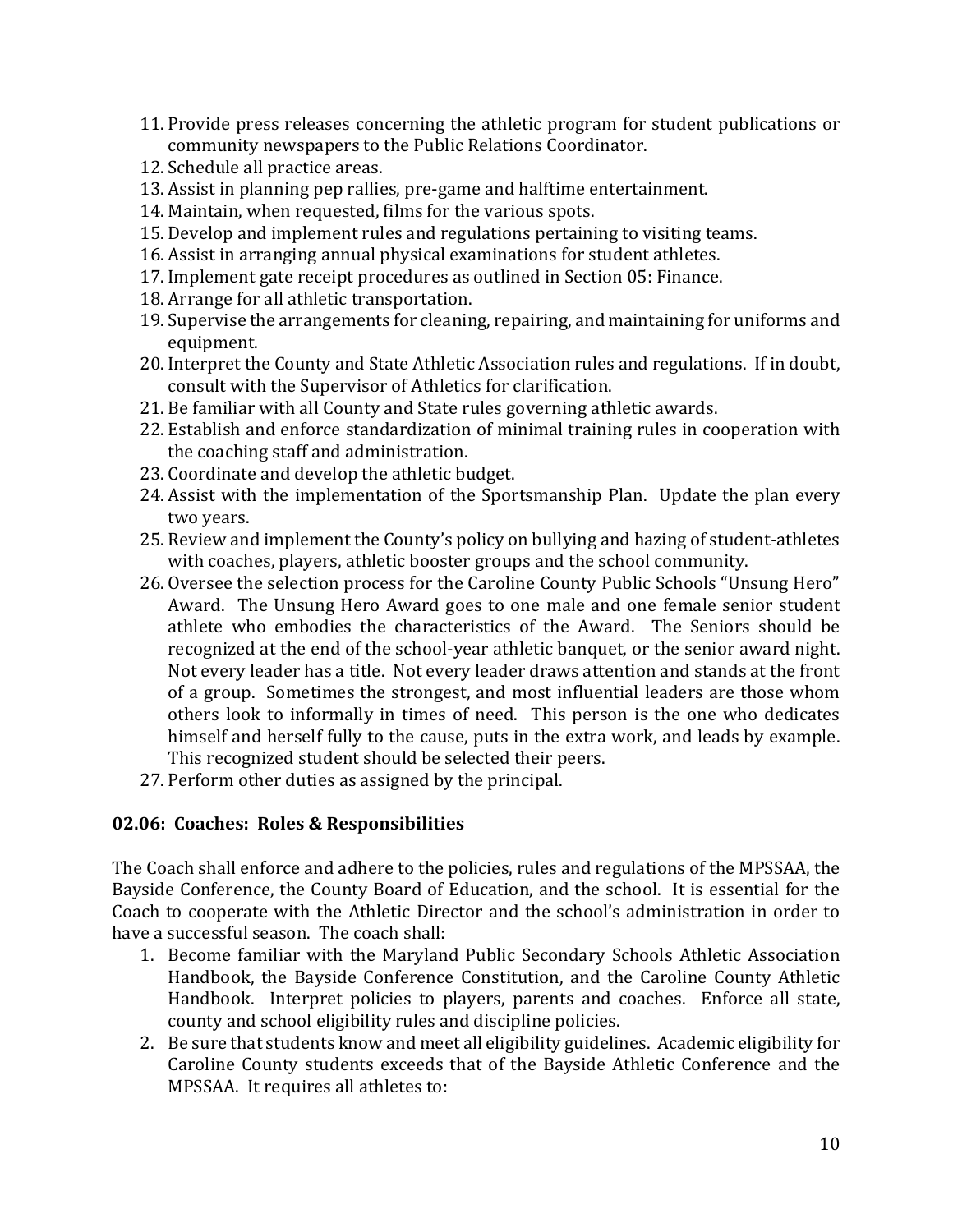- Maintain a minimum GPA of 2.0, with a maximum of one  $(1)$  failing grade at each interim grade check. *Specify* what to look for at each check!
- Academic eligibility for fall sports is based upon the **final** grades earned during the preceding spring semester.
- Students who are 19 years old or older as of August 31 are ineligible to participate in interscholastic athletics for the upcoming school year.
- 3. Head coaches may have stricter rules for athletes than what is printed in the Student Athletic Handbook. These rules must be reviewed and approved by the Principal. Coaches must also provide each team member with a copy of these rules, and submit to the athletic director a copy of the rules with all the team members' signatures on that copy.
- 4. Meet all coaching eligibility requirements as outlined by MPSSAA and Caroline County Public Schools including the following:  $1)$  attending league meetings; 2) attend rule clinics and interpretation meetings; and 3) school sponsored athletic banquets and/or awards ceremonies.
- 5. Arrange a consistent time schedule for practice sessions not to exceed two hours.
- 6. Supervise locker and shower room areas before and after practice.
- 7. Secure locker room areas during practice.
- 8. Maintain order and discipline to and from athletic events. Be sure that athletes know that all travel to and from athletic contests **must be on county provided transportation**. Students may ride home from athletic contests with other adults only when parents and principal have given written approval in advance.
- 9. Insure building is secure after each practice and game. **Remain at the practice or** game location until all athletes have left the premises.
- 10. Keep practice, playing, and dressing areas orderly.
- 11. Teach the fundamental skills, techniques, and strategies of the sport including the importance of good sportsmanship.
- 12. Report immediately any damage or loss of property and/or equipment to the Athletic Director and/or principal.
- 13. In case of injury, administer appropriate first aid immediately. Determine if further medical attention is needed. When in doubt, call for an ambulance. Maintain player's home address and telephone number(s) in the first aid kit in case of emergency. Notify parents about all injuries, even those considered minor. Any serious accidents must be reported to the school principal immediately and a "Serious Incident Form" must be completed and submitted to the principal.
- 14. Ensure that all athletes have submitted all required forms (physical form, parent permission form and proof of medical insurance form) to the athletic director before allowing the athlete to practice or participate in the sport.
- 15. Coaches ejected from a game relinquish all coaching privileges for the next game.
- 16. Maintain records for each athletic contest. The official records are to be submitted to the athletic director at the close of the season.
- 17. Maintain inventories of equipment and uniforms. The following items must be completed before a coach receives their extra-duty coaching stipend. At a minimum, the coach shall:
	- a. Mark and number equipment when issued to players.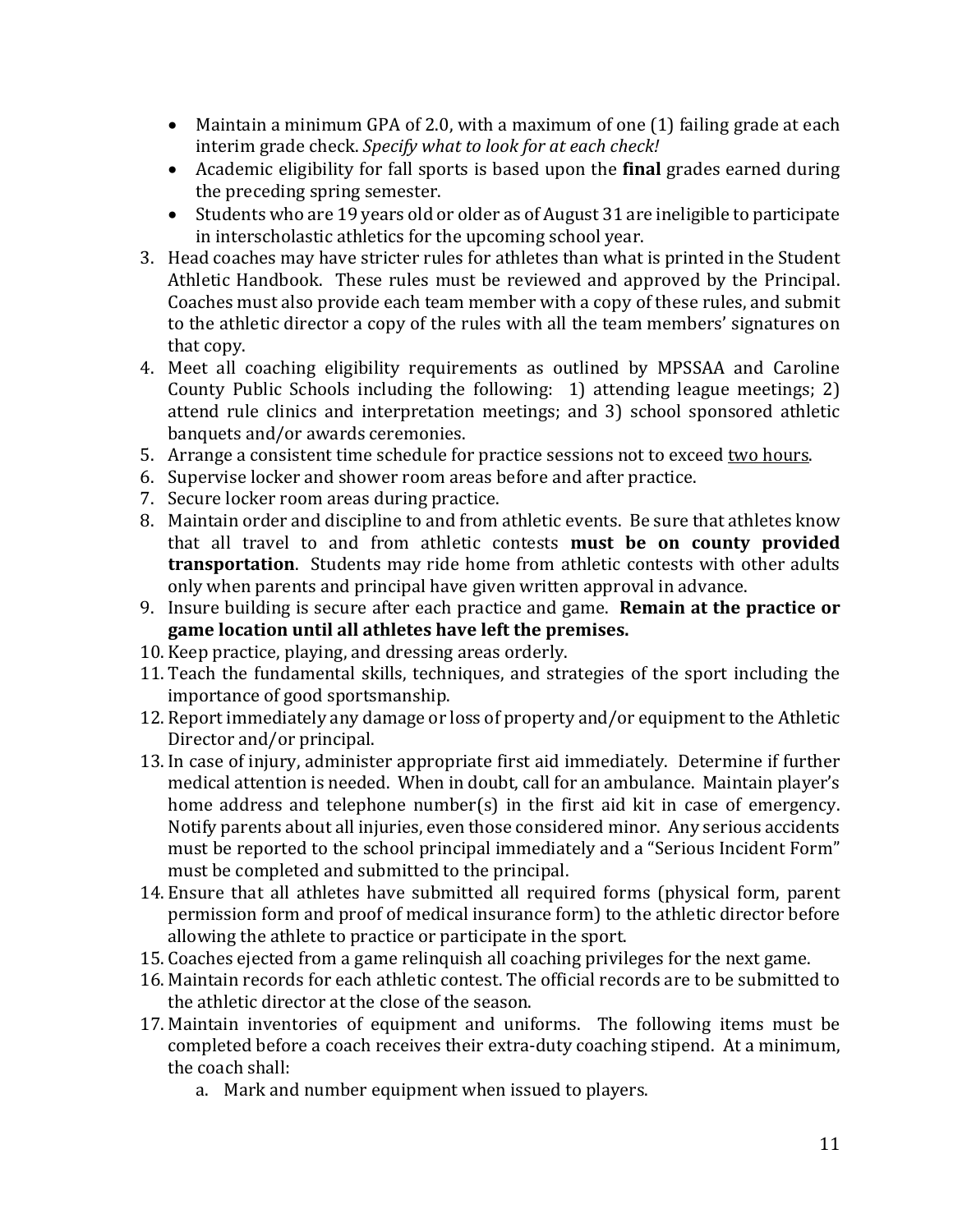- b. Collect equipment immediately after the final game.
- c. Insure that uniforms are clean or laundered.
- d. Inventory and store equipment at the conclusion of the season.
- e. Submit a completed inventory and request for replacement and/or new equipment.
- f. Submit a list of all unmet student obligations to Athletic Director.
- 18. Model respectable demeanor including appropriate language at all times. Remember coaches are "under a microscope" and must be held to the same high standards and expectations as the athletes we coach.
- 19. All head coaches must complete annual training in the use of an EpiPen, as prescribed in COMAR.
- 20. Report the outcome and score of all athletic contests to the Athletic Director within a reasonable time frame.

# **02.07: Athletic Eligibility Requirements**

There are numerous opportunities for students to become involved in athletic activities. The Board of Education believes these activities contribute to and enhance the school's academic program. Students must achieve certain academic and conduct standards to participate in any athletic activity. All policies regarding eligibility shall be followed by all county schools without change.

#### **Academic Eligibility**

- Maintain a minimum grade point average (GPA) of 2.0 at each interim with a maximum of one  $(1)$  failing grade.
- Academic eligibility for fall sports is based upon the final grades earned during the preceding spring semester.
- Specify each check what to look for I1, Q1, I2, Q2/S1, I3, Q3, I4, EOY.

**Other Eligibility Information** (These requirements are in affect after meeting all academic and residency requirements)

- 1. Middle school students are not eligible to compete or practice with high school teams.
- 2. Students who are 19 years old or older as of August 31 are ineligible to participate in interscholastic athletics.
- 3. Students must be in school all day to participate or practice in a sport. Students who are tardy to school or who are not in attendance for the entire day must be cleared by the principal or their designee to practice or participate. Students on schoolsponsored trips, dual enrollment courses or school-sanctioned activities are exempt from this requirement.
- 4. When membership is terminated by a coach for reasons other than being "cut" from the team following the "try-out" period, or the student voluntarily withdraws from the squad, they are ineligible to participate in any other sport during that season unless given approval by the principal, and this is following a thorough investigation of the case.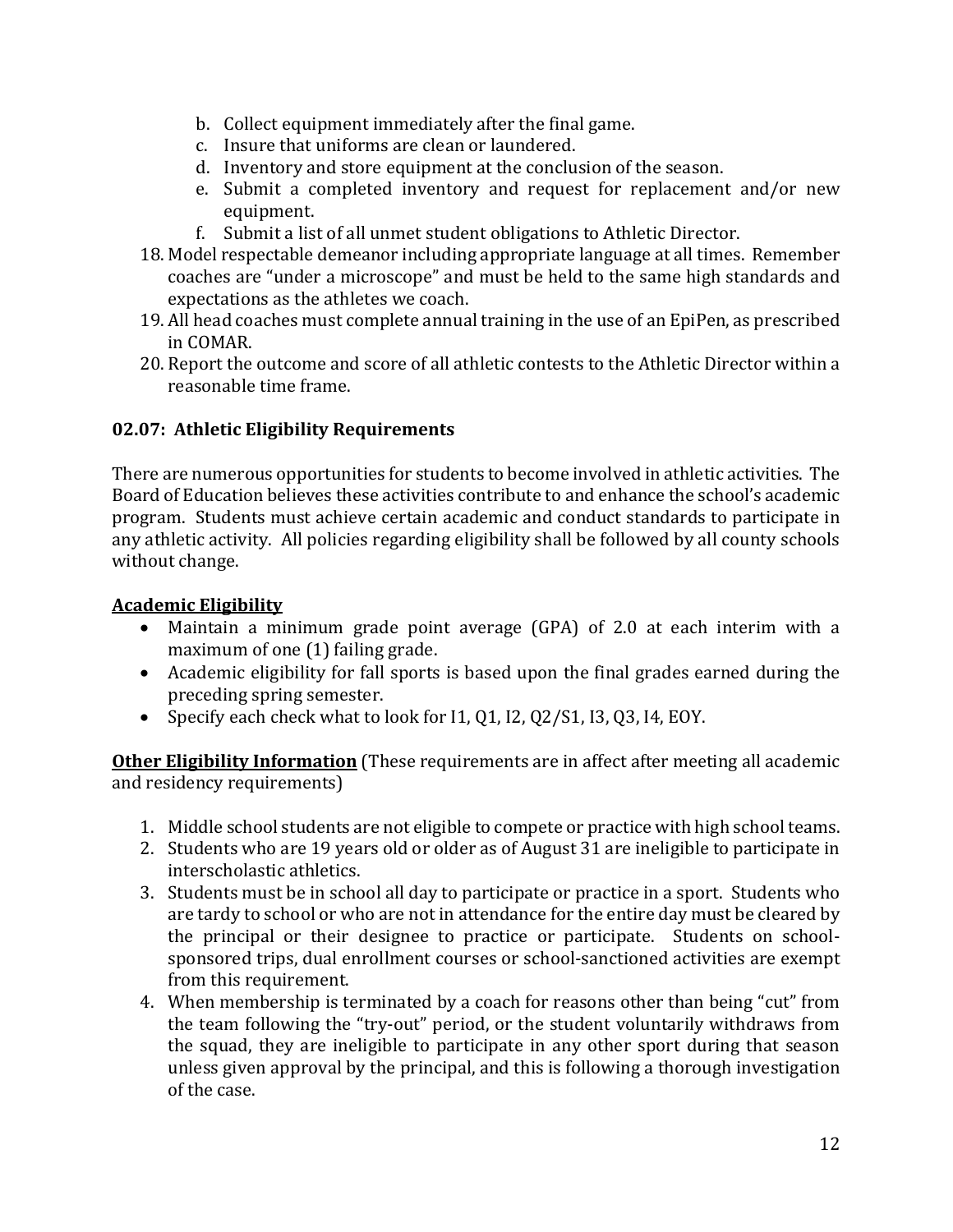- 5. No student shall participate in more than one interscholastic sport per season as defined by the MPSSAA and Bayside Conference. Exceptions to this rule are that a soccer player is allowed to play football as a kicker or punter only and, under certain conditions, a player may compete in the District golf tournament (See Appendix on Bayside Policies for more information/clarifications).
- 6. During a period of ineligibility, students shall not practice or participate with any team.
- 7. During a period of ineligibility, students shall not be permitted to "try out" for any athletic team.
- 8. A student shall be examined and certified to the high school principal as being physically fit to participate in any "try-out," practice or contest of a school team. The examination shall be performed by a licensed physician, certified physician's assistant under the supervision of a licensed physician, or certified nurse practitioner. The MPSSAA interprets the physical examination to be in effect for one  $(1)$  calendar year.
- 9. A "try-out" at anytime for an athletic team requires proof of medical insurance/medical insurance waiver, a medical examination, and the parent's permission to participate. Students are not permitted to "try out" or participate on any team without these three documents.
- 10. All "try-outs" will be for a minimum of three days.
- 11. Students who transfer from another school may not "try out," practice or participate on any team for forty-five (45) calendar days from the date of enrollment. (See the Transfer section of this document for guidance in this area).
- 12. Graduates of high schools are not eligible to practice with or participate on interscholastic sports teams. If a student graduates during mid-season, they may continue to participate in the remaining athletic contests of that semester. (This refers to early/mid year graduation)
- 13. Students will not be prohibited from trying out or participating in athletics due to a family emergency or hardship circumstance. In cases where there are questions regarding coaching decisions, appeals may be made to the Principal.
- 14. Students shall attend a meeting at the beginning of the season and sign a form indicating that they understand and follow all rules established for athletes.
- 15. Students who do not attend Caroline County Public Schools are not eligible to participate in school sponsored extracurricular activities or athletics.

# **Interim Grade Reporting and Regaining Eligibility**

- 1. There are eight (8) eligibility grade checks during the school year. Students may gain or lose their eligibility status at any of these interim, term or final grade checks.
- 2. Students who have been declared either eligible or ineligible at any grade check will remain in that status until the next eligibility grade check, which is defined as the issue date of the interims or report cards.
- 3. Students who have been ineligible and will become eligible at the issuance of report cards may begin practicing with their team as soon as their eligibility has been established but they may not participate in any game, play-off game or scrimmage until report cards have been issued.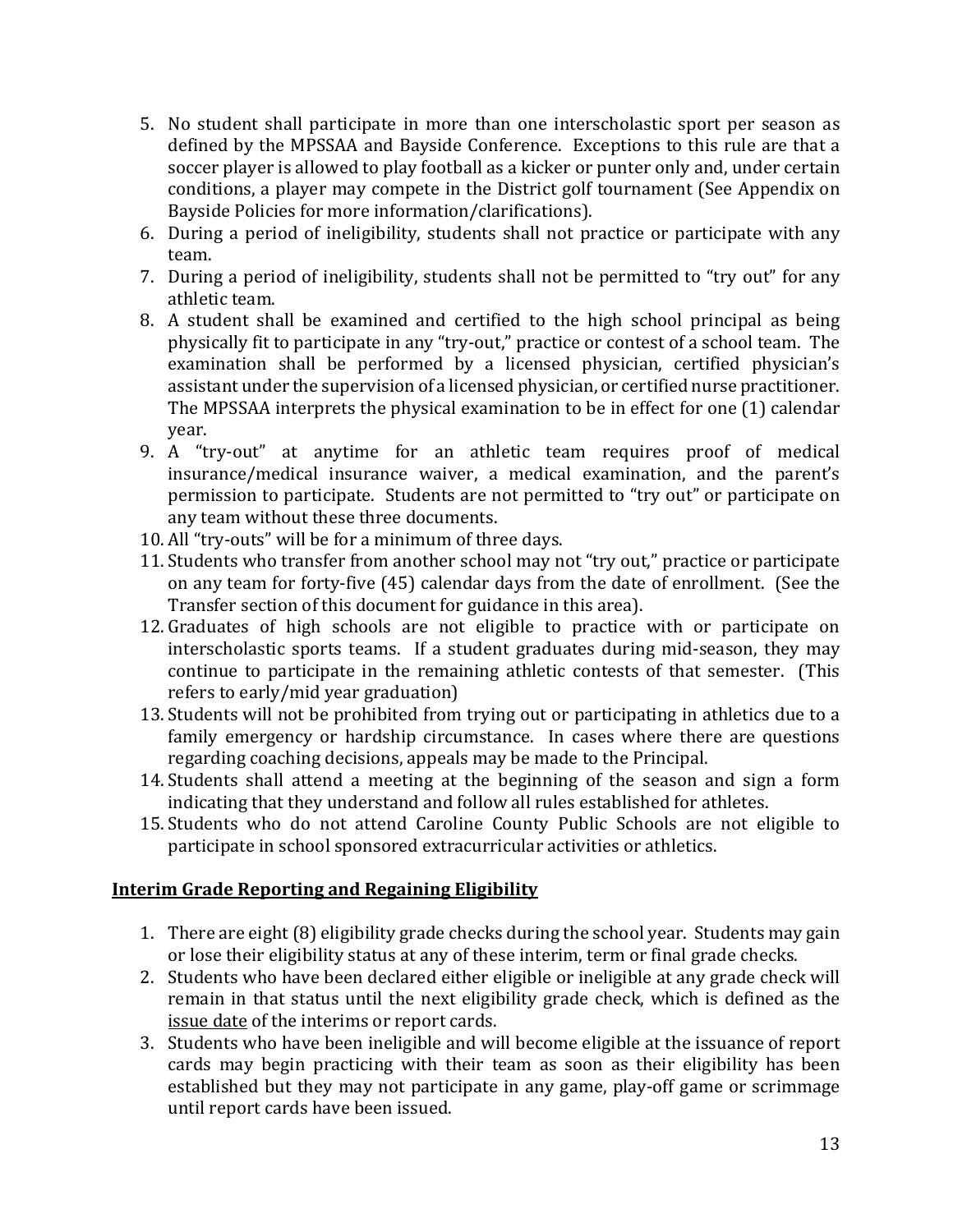#### **Athletic Eligibility Check Chart**

If 4 classes, needs 8 pts. If 5 classes, needs 10 pts. If 6 classes, needs 12 pts.

A=4, B=3, C=2, D=1, E=0 Must have a 2.0 / only 1 E

*I*<sub>1</sub>, *Q*<sub>*I*</sub>, and *I*<sub>2</sub> – A<sup>l</sup><sub>1</sub> courses currently enrolled. Must have 2.0 / only 1 E

*Q*2 / *S*1 – Quarter 2 for all year-long classes. Semester 1 for all semester-based classes

 $I3, Q3, I4$  – All courses currently enrolled. Must have 2.0 / only 1 E

End of Year – Semester 2 for semester-based classes. Y1 for year-long-based classes.

Final course grades in courses currently enrolled

#### **Transfers**

- 1. Transfer Students
	- a. Student transfer grades will be evaluated according to Bayside Transfer Policy and Procedures.
	- b. Any student moving into Caroline County who is not 18 years of age or is not living with their parents, legal guardian or court appointed residence shall be ineligible to compete in athletics.
	- c. Any student moving into the county after "try-outs" may become a member of a team as outlined in Section 02.07, Other Eligibility Information.
- 2. Transfers Between Schools
	- a. All transfers between schools outside of Caroline County are subject to the Bayside Conference transfer regulations. All Bayside Conference member school systems will actively discourage permitting a student to transfer to/from a Bayside Conference school when the purpose for the transfer is primarily for athletic participation. School personnel shall not participate in efforts to suggest or facilitate student transfers for the purpose of athletic participation.
	- b. Students who transfer from one Caroline County high school to another without meeting the provisions of the Student School Assignment Policy are ineligible for participation in interscholastic sports for a period of one  $(1)$  year from the effective date of transfer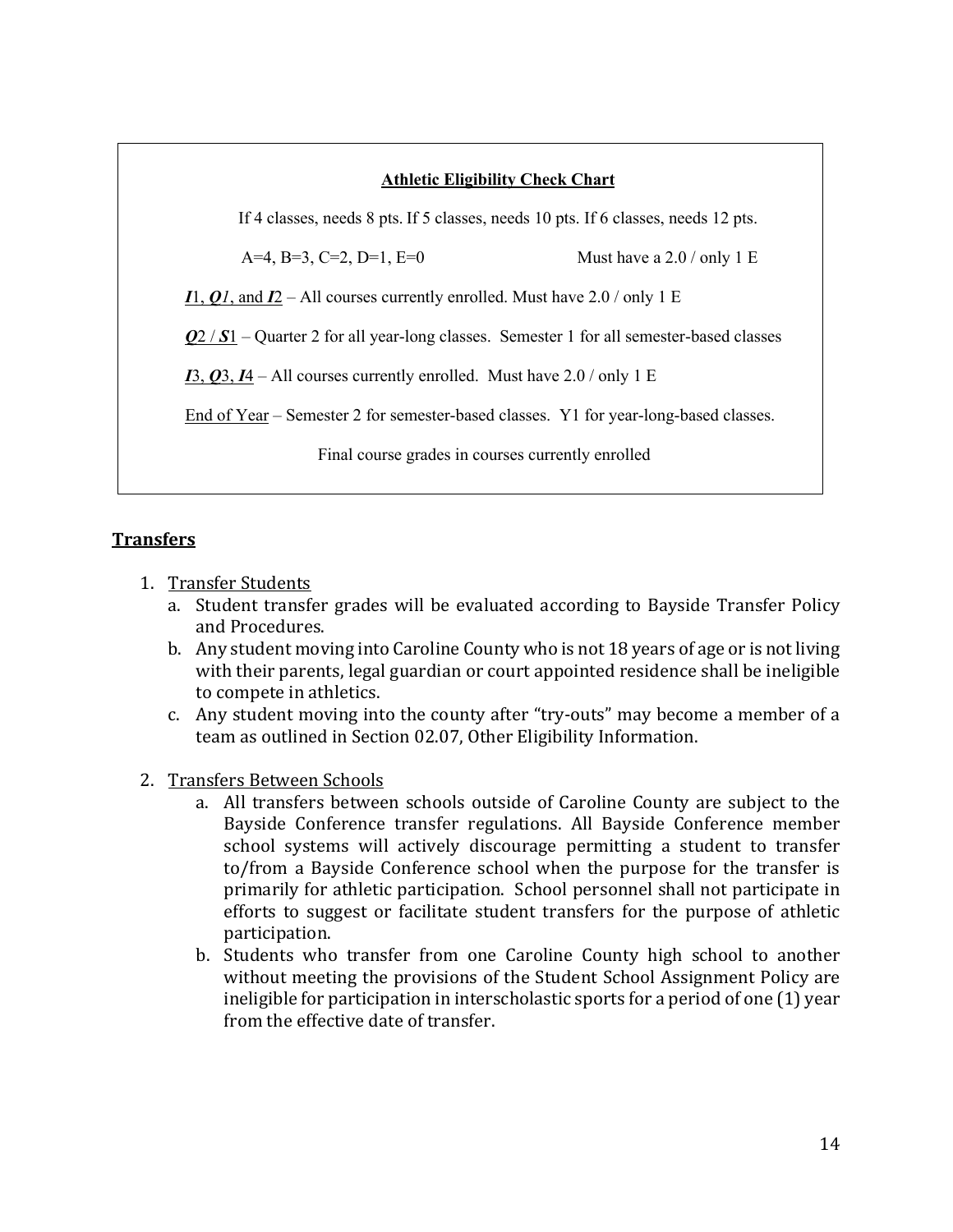# **Appeals Procedure**

Any question of student eligibility from the Bayside Conference transfer rule shall be referred to the Transfer Appeals Committee for adjudication. This committee will be composed of the eight  $(8)$  county Supervisors of Athletics or their designee. The Executive Secretary shall preside and vote only to resolve a tie vote.

- i. The process shall start by a written letter from the appellant school to the Bayside Conference President within ten (10) days of the student's enrollment.
- ii. The Bayside Conference President shall schedule a meeting of the Transfer Appeals Committee at which time the appellant school must show cause as to the student's eligibility. The Transfer Appeals Committee shall meet within five (5) days of the appeal.
- iii. The Transfer Appeals Committee will make a decision, which is final and binding.

# **02.08: Student Selection for Participation in Athletics**

- 1. Membership and participation in school-sponsored activities must be open to all students regardless of race, creed, color, sex, economic condition or disability. Where a student's disability and accommodations will substantially alter the sport, provide a competitive advantage to the student, competitively disadvantage other participants or significantly increase the risk of injury for the student and other athletes, students shall be offered the opportunity to participate in the County's Corollary Athletic Program (see 02.12: Corollary Athletic Program below)
- 2. There is to be equal opportunity for participation in sports by both sexes. If a school sponsors a team in a particular sport for members of one sex but sponsors no such team for members of the opposite sex (and before July 1, 1975 [applies to girls teams]), members of the excluded sex shall be allowed to try out for the team.
- 3. Student selection will be the primary responsibility of the coach. However, selection criteria that coaches adopt should address athletic skills, attitude, and qualities, which will contribute to a teams' success.

# **02.09: Selecting Uniforms**

When selecting uniforms, the following procedure should be followed:

- 1. To insure uniforms are replaced in a fair and consistent manner, the Athletic Director shall develop a "replacement of uniforms" matrix for all sports.
- 2. A principal approved committee will be used to select team uniforms. All uniforms selected must be in the school colors and have the school's name (or initials) prominently displayed. The uniform must fit appropriately and not too tight or revealing.
- 3. The final approval regarding total cost, order and delivery dates, etc. shall be made by the principal.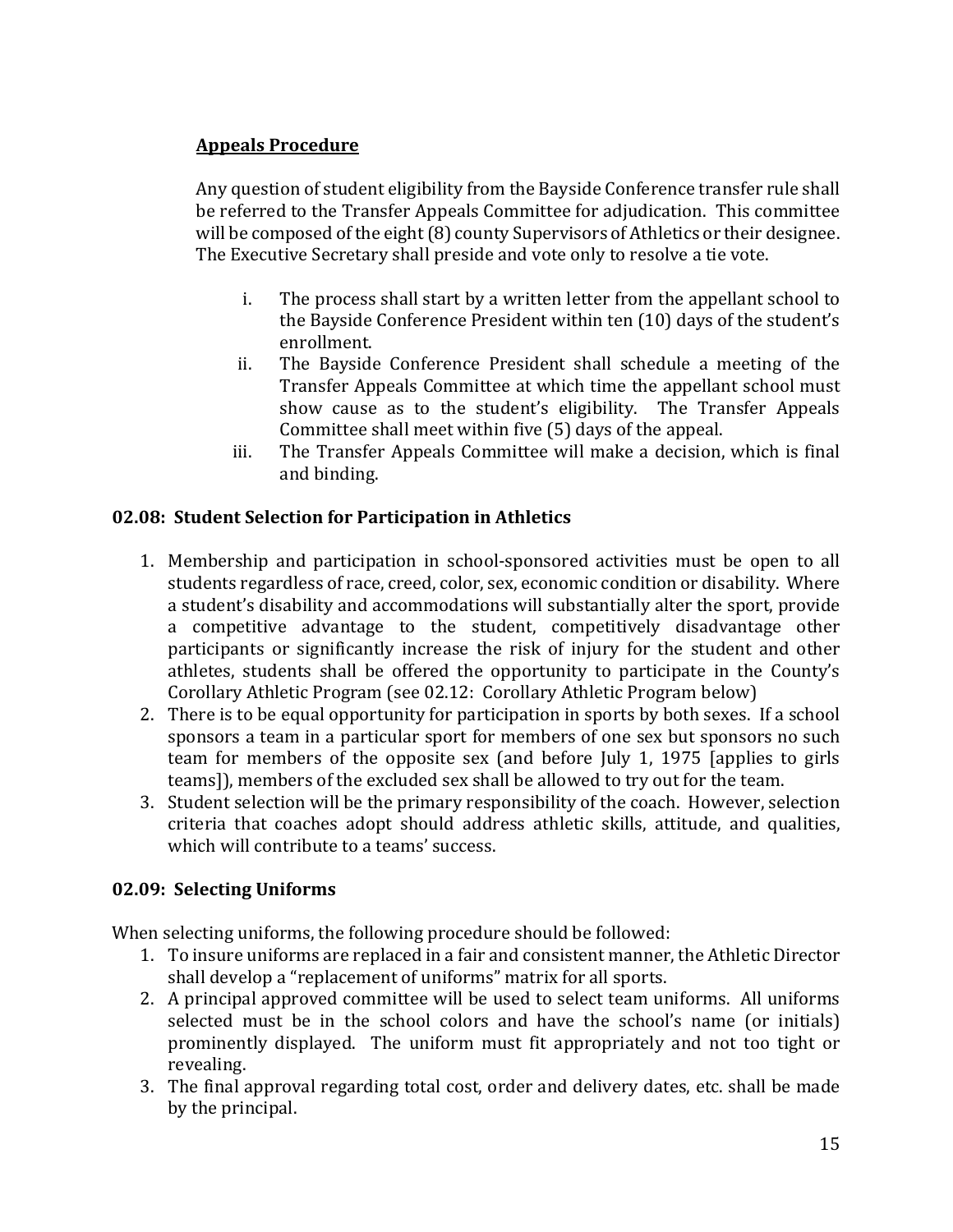# **02.10: Sport Approval Process**

When there is student interest in starting a new sport, the following process shall be followed for a new sport approval:

- 1. The sport to be considered must be fully discussed with the Principal, who will request same to the Supervisor of Athletics, in writing by October 15 of the previous year the sport is to begin, and must be approved by the Superintendent of Schools.
- 2. When approved by the above, the sport will be considered a "club" for a two-year period.
- 3. Expenses for the new sport must be covered within the allocation given to the schools by the Board of Education. No additional funds will be allocated to the school because the additional sport is added.

# **02.11: Professional Growth & Development**

Coaches are encouraged to participate in Professional Growth & Development activities. In order to attend an in-service or conference, a request must be made in writing to the principal with the date, location, topic, and how this experience will assist the coach/sport program at least 2 weeks prior to the in-service. If the activity entails a teacher missing a day of school, coverage for the classes missed must be arranged by the school -- no substitute will be provided by the school system. Any additional costs will be the responsibility of the school. Head coaches are eligible to attend a conference (during the school day) once per year and assistant coaches once every 2 years.

# **02.12: Corollary Athletic Program**

The State of Maryland has enacted the "Fitness and Athletic Equity Act for Students with Disabilities" (H.B.1411  $\omega$  S.B. 849) to provide students with disabilities access to the same types of benefits derived from participation in interscholastic sports as their peers without disabilities. In cooperation with the MPSSAA and Special Olympics *Maryland* (SOMD), Caroline County Public Schools embraces this law. It is understood that students with disabilities who are fully capable and eligible to compete in the County's regular interscholastic sports programs are invited and expected to do so. Students who are interested in participating in an interscholastic athletic experience but are denied this opportunity due specifically to their handicapping condition (I.E.P. and/or Section 504) and who meet the County's eligibility requirements, except as modified in this provision, shall be allowed to participate in the County's Corollary Athletic Program as a means and a venue for meaningful and appropriate athletic experience.

The Corollary Athletic Program shall offer a sports program during each of the competitive seasons, i.e. fall, winter and spring. The dates of these seasons do not need to match exactly the dates of the MPSSAA prescribed seasons. The sports seasons for the Corollary Athletic Program shall be limited to a maximum of 12 consecutive weeks. The Corollary Athletic Programs shall include co-educational teams of disabled and non-disabled students who meet the County's eligibility requirements. Only the identified disabled athlete shall be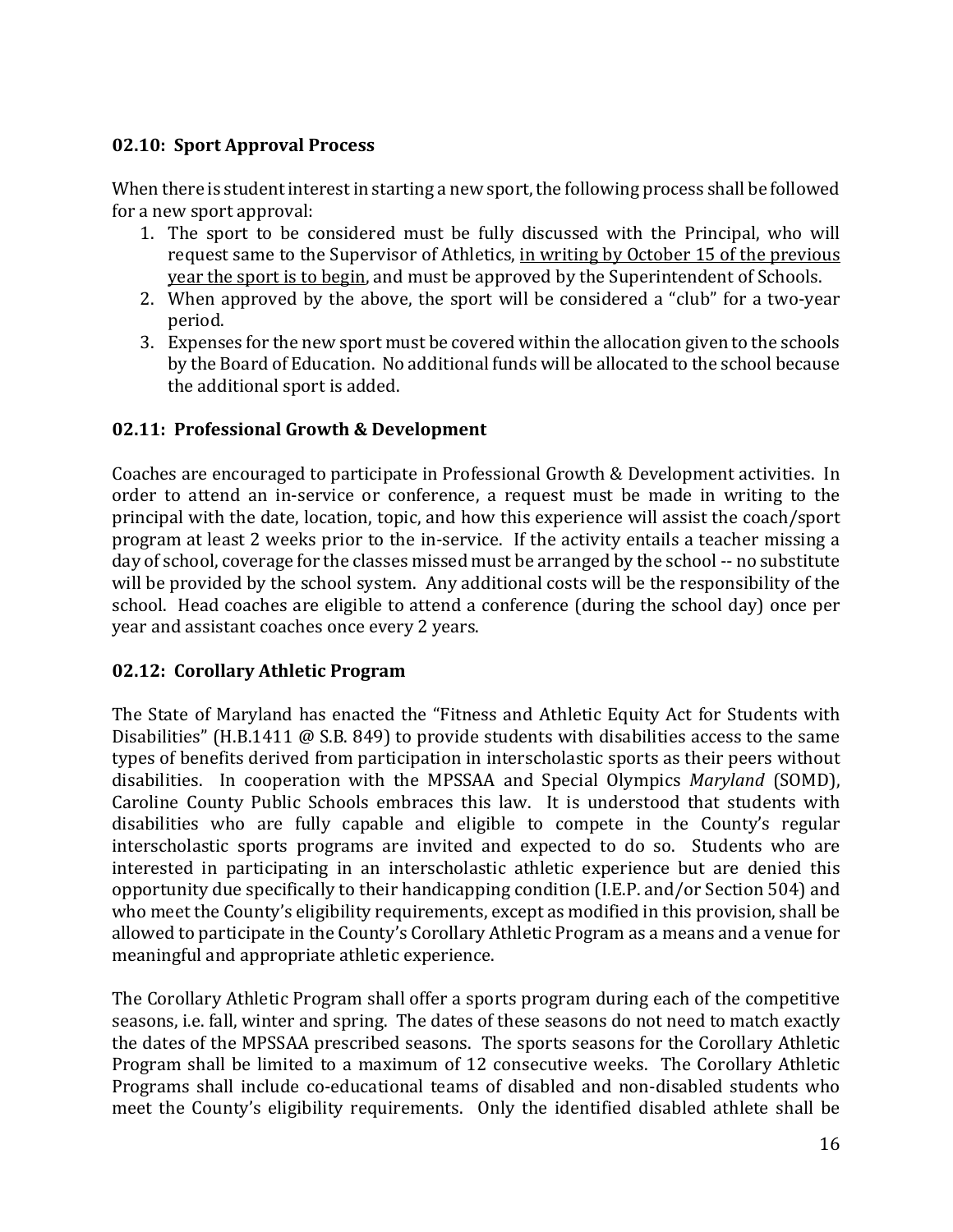entitled to meet the requirements other than those of the non-disabled athlete. Those modified requirements are:

- 1. The identified disabled student-athlete shall be allowed to participate after the 19 years of age deadline mandated by the MPSSAA only if they are still receiving services from Caroline County Public Schools **and** they have not commenced or graduated from Caroline County Public Schools. They shall remain eligible until their 21<sup>st</sup> birthday, at which time they shall become immediately ineligible to participate in the Corollary Athletic Program.
- 2. The identified disabled student-athlete shall be allowed to participate more than the MPSSAA mandated four (4) years in the Corollary Athletic Program.
- 3. The identified disabled student-athlete may not participate in an in-season MPSSAA interscholastic team and simultaneously participate in a Corollary Athletic Program team, regardless of the circumstances for such participation.
- 4. The identified disabled student-athlete shall not be held accountable to serve the mandatory 45-day period of ineligibility for transferring students into a Caroline County Public School.
- 5. The identified disabled student-athlete must submit a completed and signed SOMD physical examination form that is different from the mandated MPSSAA physical participation form. They must still have medical insurance and parent permission to participate and try-out.

# **Appeals**

Upon the request of a student, parent, teacher, coach or administrator a student with an IEP or 504 plan who wishes to participate in a mainstream MPSSAA interscholastic athletic program but is denied access to a tryout or is denied team membership due primarily to their disability shall be referred to the Caroline County Public School's "Pathways To Play Committee." This committee shall be made up of the county's Supervisor of Athletics, the Athletic Director from the high school the appealing student does not attend, a Physical Education teacher from the appealing student's attending high school, a representative from the Office of Special Education Services, and the Director of Student Services. They shall review on a case-by-case basis the exclusion of the student from the identified sport and consult with those organizations (MPSSAA, SOMS, etc.,) as they may deem necessary to determine the accommodations or modifications necessary to enable the appealing student to participate. To make this determination, the committee shall apply the following four  $(4)$  point criteria: Do the accommodations or modifications:

- 1. Fundamentally alter the sport?
- 2. Provide a competitive advantage to the student?
- 3. Competitively disadvantage other participants?
- 4. Significantly increase the risk of injury for the student or the other athletes?

The Pathway To Play Committee shall render one of the following determinations for each student referred: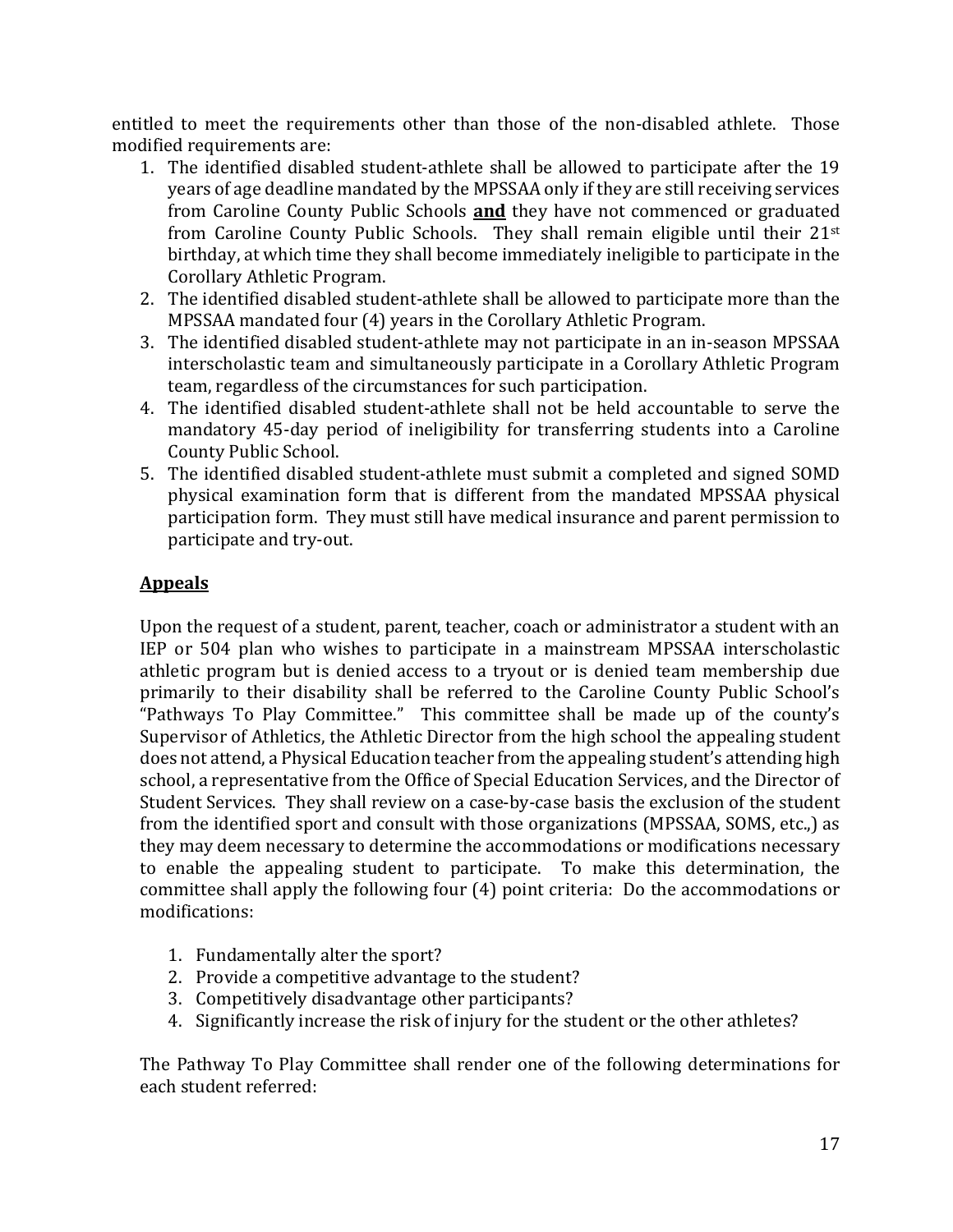- 1. The student is able to participate in the interscholastic athletic program with accommodations.
- 2. The student is able to participate against or alongside other athletes in individual interscholastic events with allowable accommodations or modifications.
- 3. The student is unable to participate in individual or team sports because of the necessary accommodations. The student shall be offered the opportunity to participate in the Corollary Athletic Program.

#### **03: DISCIPLINE**

#### **03.01: General Statement of Expectations**

#### **General Conduct Criteria for Athletes**

- 1. Any student who in the principal's judgment would not be a good representative for the school is not eligible to participate in athletics.
- 2. The coach and/or principal have the right to discipline athletes for violations of the Code of Student Conduct, including off-campus and after-school hours behavior. This includes inappropriate use of social media and technology that violates the Code of Student Conduct, and Acceptable Use Policy for Students.
- 3. All rules and expectations for athletes must be presented to them prior to the beginning of the season and athletes must sign a participant form with these rules and expectations prior to participating in the sport. A listing of these rules and expectations must be kept on file by the coach and athletic director.
- 4. If an athlete is ejected from the field of play during a game, they become ineligible to participate in the subsequent game. This suspension cannot be appealed if it was for unsportsmanlike conduct such as: fighting, profanity, disrespect to an official or other adult, obscene gestures, threats of physical harm, or the like. The Bayside Conference enforces an "Ejection Rule" based on fighting or flagrant unsportsmanlike conduct, and the consequence is, "not allowed to play in the next scheduled contest." This means the next scheduled contest for that athlete, whether that be a playoff game, a game in the next sport, or a game in the next season or year.
- 5. Class III offenses and first offense alcohol violations of the Code of Student Conduct carry with them a twenty (20) student-school day suspension from all athletic participation (includes practices and games).
- 6. Students attending Caroline Innovative Pathways, in lieu of regular school day programs, are ineligible for athletic participation.

#### Rules at the Discretion of the Individual Coach with the Approval of the School **Administration**

- a. Tardiness to and/or missing practices (see  $03.01 #3$ )
- b. Eligibility to remain on the team based upon a player's attitude (see  $03.01 -$ #3)
- c. Off-campus behaviors (Must be listed in the Caroline County Code of Student Conduct)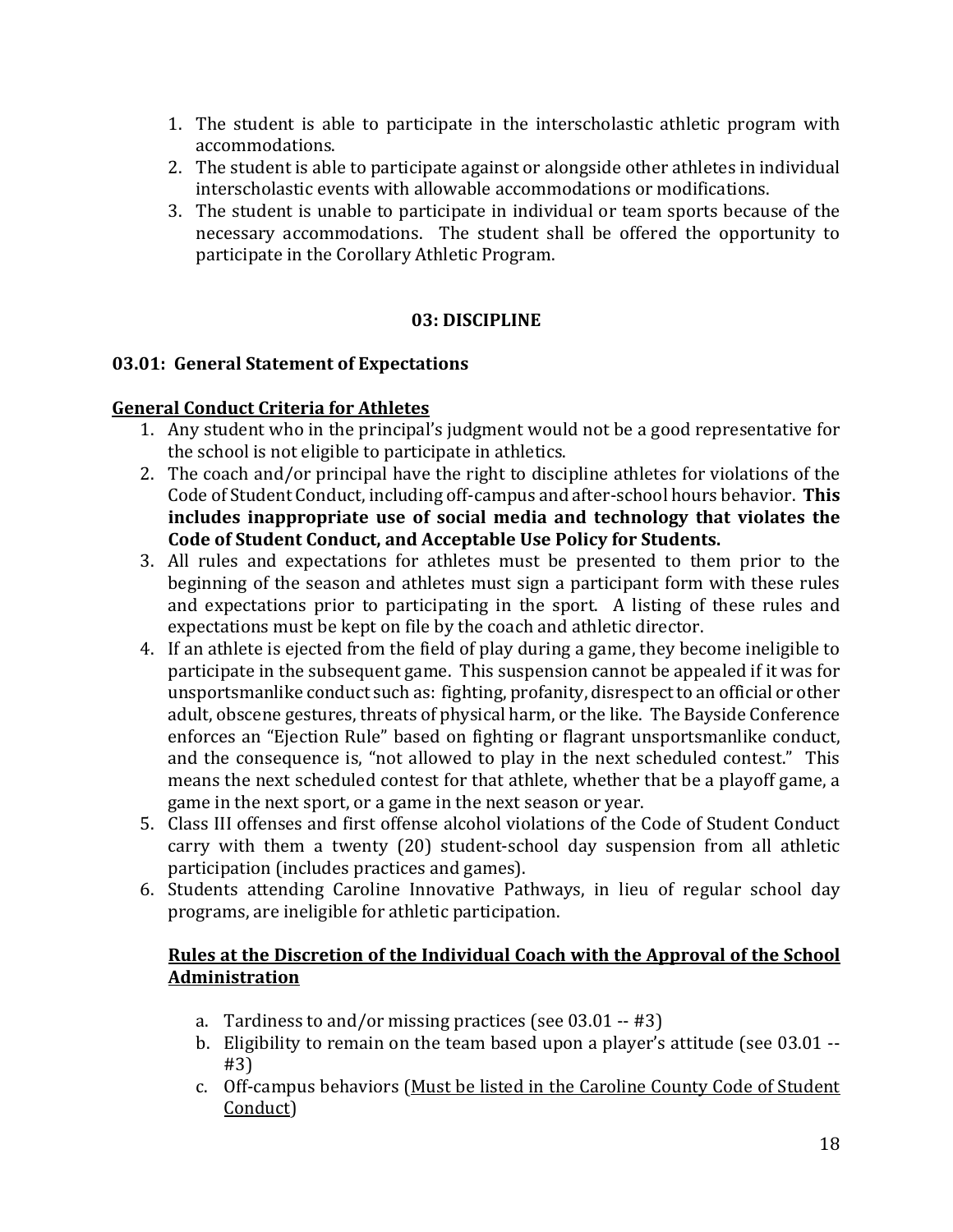#### **03.02: Appeals Process**

Athletes are to show courtesy, respect, and pride in their school. Misconduct on or off the field can result in either a temporary or permanent suspension from the team. Athletes should be aware that they fall under the Code of Student Conduct at all times. A student may appeal disciplinary action by the coach, which affects athletic eligibility. The following appeal process will be used:

- 1. A written appeal must be presented to the principal within five (5) calendar days of the date of the decision.
- 2. The principal will convene a hearing panel of his/her choosing or conduct an investigation at his/her discretion and then render a decision within five (5) school days of the date the principal receives the written appeal.
- 3. The principal shall make the final decision relative to the student's eligibility and see that the affected athlete receives the final decision in writing.
- 4. The student will not be eligible to participate in athletics during the appeals process.
- 5. The principal's decision shall be final.

# **04: SAFETY / FACILITY USE**

#### **04.01: Facilities Use**

The use of the Caroline County Public Schools facilities shall fall under the jurisdiction and rules and regulations as established in Board of Education Policy, Building and Grounds (VII. 72.00 and VII. 72.10). It is expected that all facilities will be certified safe and usable for both spectators and athletes at the beginning of each school year (before August 15). Safety checks will include:

- 1. The certified inspection of bleachers and seating areas for spectators and athletes
- 2. Ventilation systems
- 3. Entrances and exits (doors must readily open/close and cannot be chained)
- 4. Fire extinguishers
- 5.

It is suggested that the Athletic Director closely scrutinize schedules and school events to alleviate conflicts with the use of facilities. Custodial personnel are asked to keep playing areas clean and free of debris. Cleanliness of such areas contributes to the safety of everyone. Cleanliness is also an indicator of school pride. The Athletic Director is responsible for keeping grass and ground areas maintained. This includes mowing and maintaining grass areas including practice and game fields.

Proper lighting of athletic areas is important for the safety of spectators and athletes. Lighting is not controlled locally and must be requested and approved in advance of the scheduled contest. The lighting of playing and seating areas shall be turned-on at an appropriate time before the start of the event and extinguished after everyone has left the playing and seating area.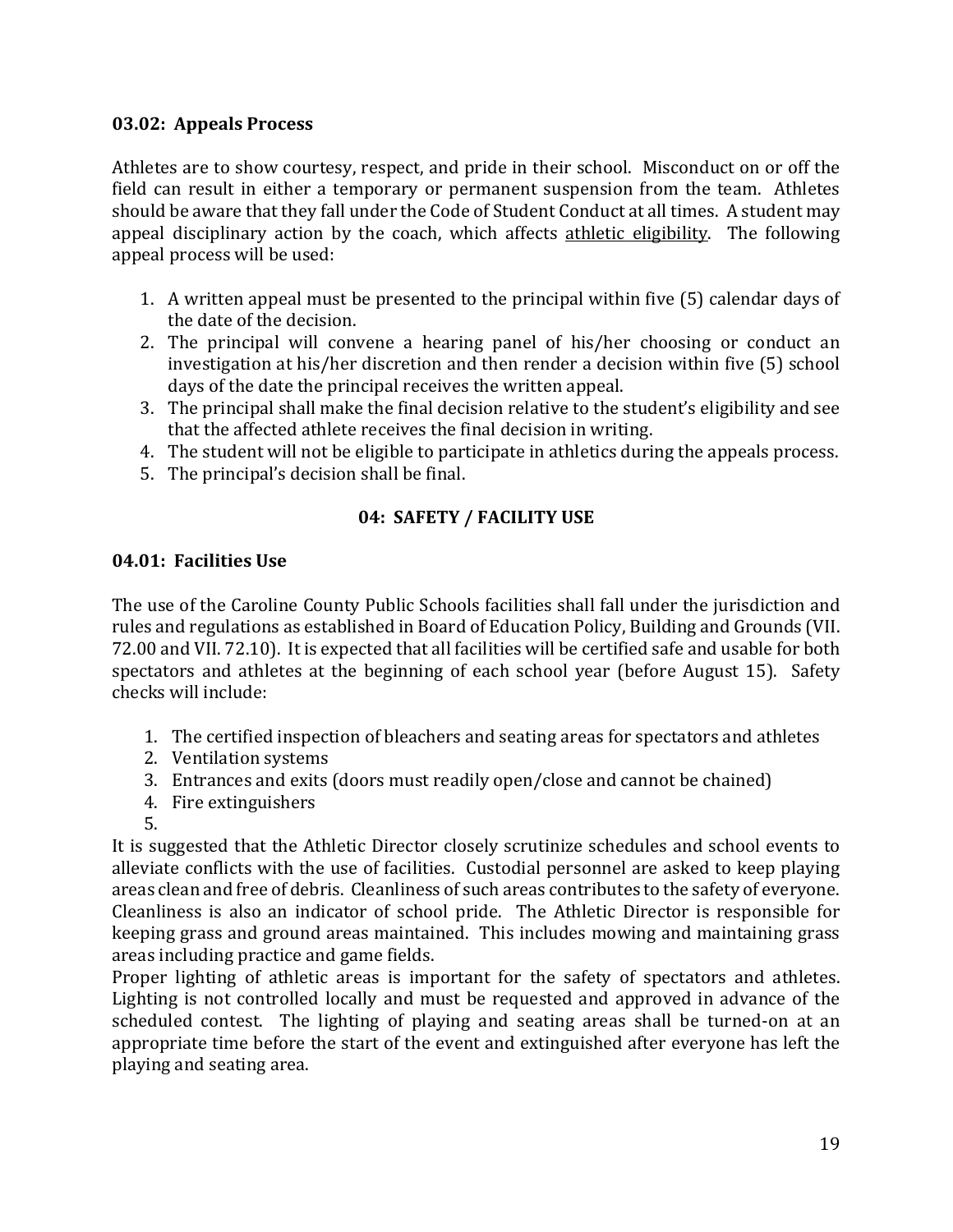All youth sports programs using school facilities will complete and submit Youth Sports Programs Use of School Property and the Concussion Awareness Parent/Guardian **Acknowledgement Statement** to the school principal prior to use of the facility. Youth sports programs seeking to use school facilities **must** verify distribution of concussion information to parents or guardians and receive verifiable acknowledgement of receipt. In addition, each youth sports program **will annually** affirm to the local school system of their intention to comply with the concussion information procedures.

# **04.02: Supervision, Safety, and Security**

Schools should provide a safe environment that is conducive to a positive athletic experience. Therefore, at least two of the following must be at all events: a school administrator, the Athletic Director, and/or an athletic trainer.

- 1. Security (which may include law enforcement) coverage will be arranged for all varsity football and basketball contests, as well as any other athletic events where large crowds are anticipated. For select events per year, the school system will pay for two staff event supervisors and three police/sheriff officers. Professional staff event supervisors will be paid \$18.00 per hour for no more than three  $(3)$  hours, and support services staff will be paid \$15.00 per hour or F.L.S.A. rules if applicable for no more than three (3) hours. Police/sheriff personnel will be paid in accordance with the amount agreed upon with the County Commissioner's Office for no more than 3.5 hours each event. Names of event supervisors will be forwarded to the Athletic Supervisor at the end of the month.
- 2. It is recommended that an ambulance is present at all stadium events. If an ambulance is unavailable, the local ambulance crew must be notified of the event and be on-call for emergency response. In addition:
	- a. An athletic schedule will be provided to local fire departments for on-call service in the event of an emergency.
	- b. Emergency vehicle access/exit areas will be clearly marked.
	- c. A safety procedure will be in place for attending to an injured athlete, fan, coach, or official.
- 3. In addition, the BOE will pay \$18.00/\$15.00 an hour, depending on employee status, for no more than three  $(3)$  hours for one  $(1)$  adult for timing, scoring, or announcing during football, basketball, and wrestling contests.
- 4. Additional school security/help for games must be approved by the principal. Payment for this additional help must be handled by forwarding the \$18.00 or \$15.00 per hour per individual on the Security/Help Form, Appendix VI to the supervisor of athletics who will forward to the Comptroller's Office with name and hours to be paid. Additional police/sheriff personnel may be requested but the compensation for the additional officers is the responsibility of the school. All payments for personnel will be made from the Central Office.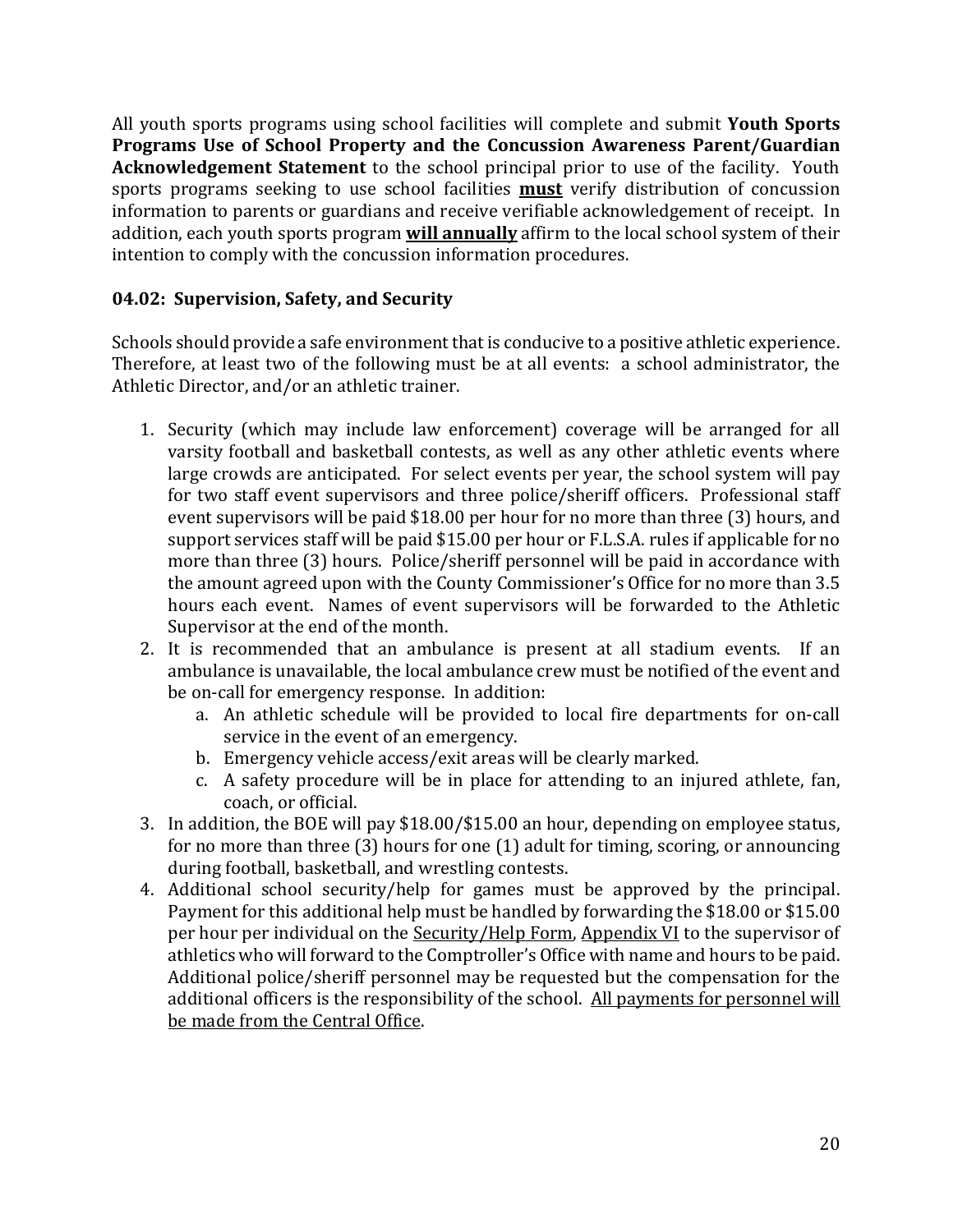#### **04.03: Safety Requirements and Precautions**

Coaching Course Requirements

- 1. All coaches will meet MPSSAA coaching requirements.
- 2. All coaches must successfully complete a course in CPR including the proper use of an Automated External Defibrillator (A.E.D.). All coaches must attend and be certified yearly in the use of an A.E.D.
- 3. All head coaches must be trained annually in the use and administration of EpiPens.
- 4. All coaches must complete the required Public School Works modules annually, and complete the NFHS Concussion and Heat Acclimatization courses.
- 5. All coaches are encouraged to attend clinics, in-services, and/or staff development training when feasible.

# **04.04: Beginning of Season Health/Insurance/Safety Requirements**

- 1. Before participation is allowed, all student athletes must have a valid physical exam, a signed parent permission form, and proof of medical insurance on file in the athletic director's office. All registrations will be conducted through Form RELeaf. The physical examination will be provided in paper form to the Athletic Director.
- 2. Inspect practice/game equipment and playing areas in advance of use.
- 3. Verify that a stocked medical kit is available at all practices and games and replenish supplies as needed. Included in the medical kit shall be emergency cards for each student-athlete on the team.

# **04.05: Transportation**

Guidelines require that all transportation requests be forwarded to the Supervisor of Transportation before the beginning of each season (see participation dates). The Caroline County Transportation Form is to be used. Athletes are required to follow all rules and regulations related to transportation as outlined in the Transportation Guidelines.

All players, student managers, student scorekeepers, (all who are required to travel) must travel **to an event** with the team. If a parent wishes to take their child home from an event, they must put that request in writing. The coach may release students to their parents only. It is expected that the parent will then transport the child.

AT NO TIME may a player or team member drive his/her own vehicle, transport other students, or be a passenger in another student's vehicle when leaving an away sporting event. Athletes are required to follow all rules and regulations related to transportation as outlined in the Transportation Guidelines. Students will be transported to and from all away athletic contests by bonded carriers and arrangements will be made only by the supervisor of transportation. Exceptions will be with advance written approval by the principal. This approval process is covered by a Board of Education policy, which governs how and under what conditions employees can transport students in their personal vehicles.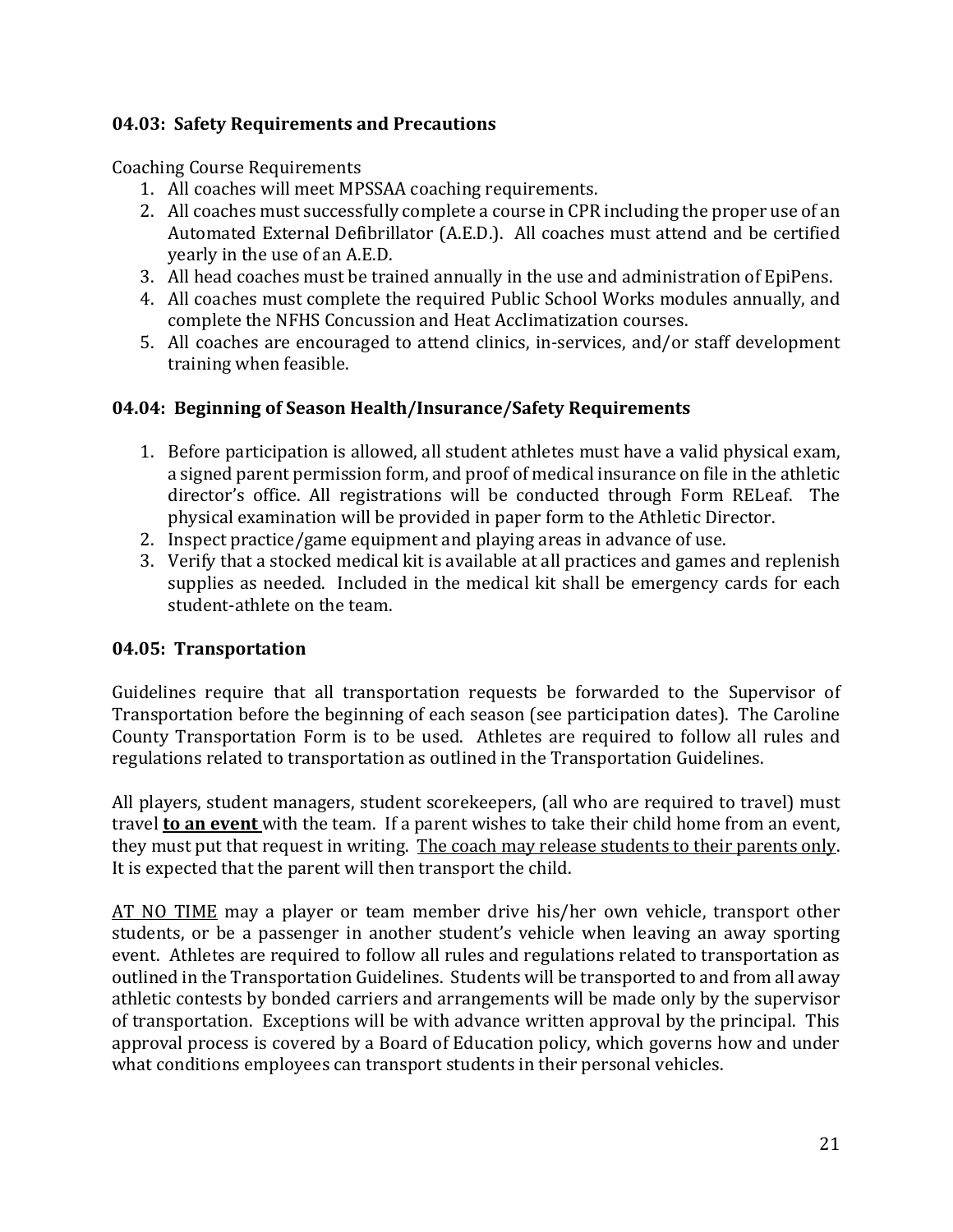In the event of inclement weather related closings, or early dismissal, all school activities for CCPS students will be cancelled, whether they are in district or out of district. Any decision to modify this closing will be at the Superintendent's discretion.

#### 05: FINANCE

#### **05.01: Financial Policies and Procedures**

#### **Gate Receipts**

- 1. There will be a standard admission charge among all county schools. Schools may sell season athletic tickets.
- 2. Tickets will be used for admission to athletic contests to account for accuracy and security of gate receipts. Each individual paying the gate fee must be issued a ticket for admission.
- 3. At the end of each contest, gate receipts will be counted. The appropriate form will be completed and signed by the ticket seller and the administrator in charge verifying gate receipts. Receipts, money and unused tickets will be properly secured.
- 4. Caroline County staff and Board of Education members shall be admitted free to all County contests with proper identification. Proper identification is defined as School Identification Badge, County Athletic Pass, Bayside Conference Pass or MPSSAA State Pass. Admittance to Bayside and State play-off contests are governed by Bayside or MPSSAA guidelines.
- 5. Athletes will pay an admission charge to all home and away contests other than those contests in which they are participating.
- 6. Varsity and Junior Varsity team members in a given sport will be considered as one team for purposes of the admission policy. For example, junior varsity football players will be admitted to varsity football games without charge.
- 7. Bayside Conference and Caroline County passes will be honored for all regular season games.
- 8. State passes are required for district, regional or state competition.

# **Budgeting**

- 1. All coaches, athletic directors, and principals in each school will survey their needs for the ensuing year and formulate a budget.
- 2. The athletic budget for the school will be submitted to the Principal no later than December 15 of each year.
- 3. An accounting of expenditures is due to the Principal by July 1 of each year.
- 4. It is the responsibility of each school to operate their athletic program with available funds. Deficits are to be avoided.
- 5. Gate receipt forms will be submitted with the monthly athletic account audit report.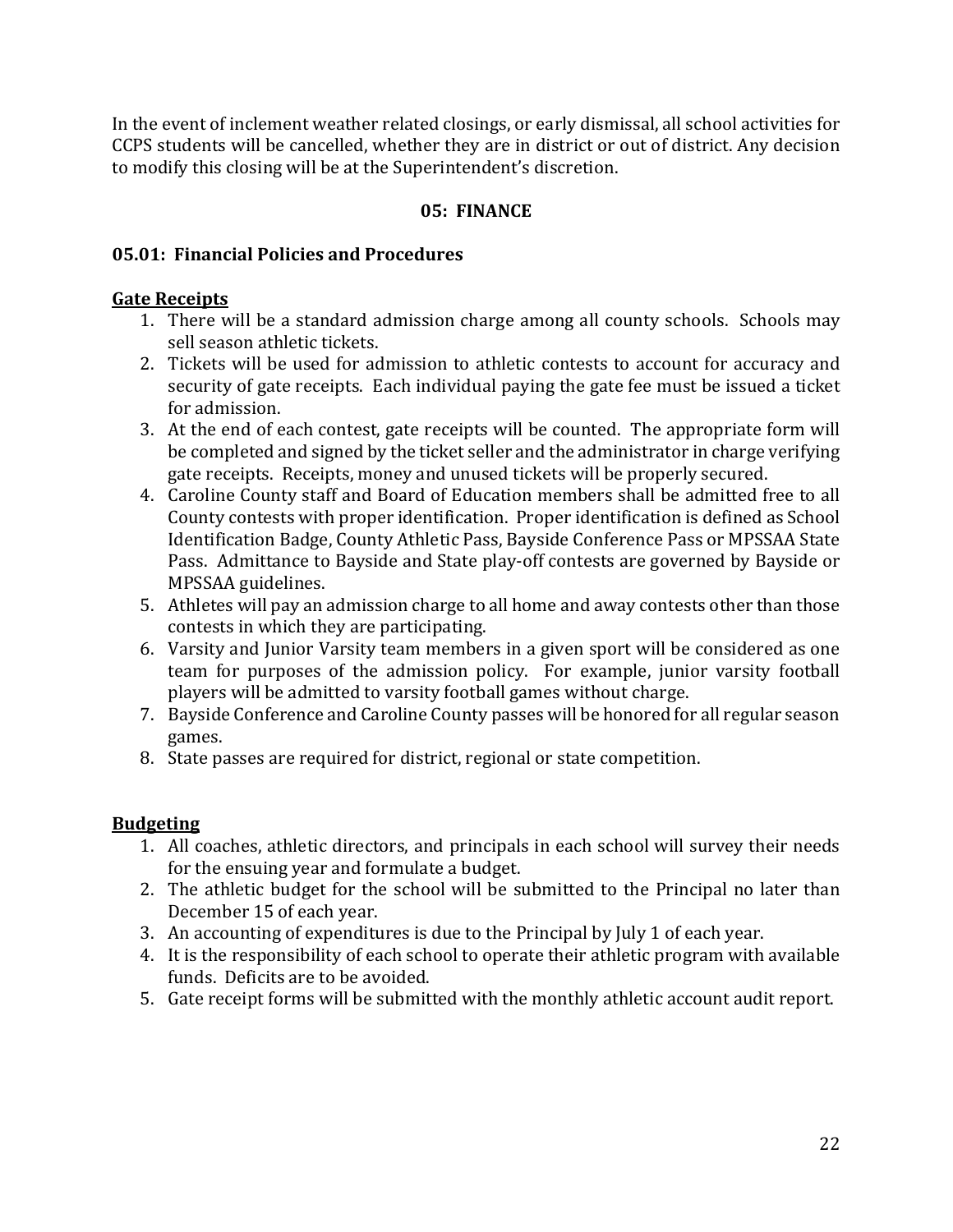#### **05.02: Payment of Coaches**

- **1.** All coaches must sign an extra duty agreement prior to the beginning of their athletic season (copies to the Athletic Director, Supervisor of Athletics, and the **coach).**
- **2.** All coaches must complete the employment process prior to beginning their **assignment.**
	- a. Background check, withholding forms, fingerprinting, review of sexual harassment policies, and all other county policies pertaining to a coaching assignment must be read, understood, and signed off on, to make coaching eligibility complete.
- 3. Coaches shall be paid their stipend upon successful completion of their coaching assignment, where all duties and responsibilities have been met. The principal or their designee must verify successful completion, in writing, in a timely fashion to the Supervisor of Athletics for payment purposes.
- 4. Summer Extra Duty Assignment:
	- a. Coaches involved in a fall sport where an approved summer camp has been conducted, will receive an additional stipend.
	- b. Stipend will be received by each coach upon successful completion of their summer camp assignment, provided:
		- i. B.O.E. had copy of extra duty agreement on file (with Human Resources Department)
		- ii. B.O.E. (Human Resources Coordinator) has received signed time sheet.
	- c. Summer extra duty assignment pay is calculated by a pre-determined daily rate. To calculate the days eligible for the summer coaching stipend, you must count back from the first scheduled game to the beginning of practice as regulated by MPSSAA. The number of these days, excluding Sunday, which fall between the legal start of practice and the first day all Caroline County teachers are required to report for duty are the days which principals should request summer pay for coaches.
	- d. Coaches will be paid for a half-day when they hold one  $(1)$  two-hour practice with related activities on a given day. They will be paid for a full day when they hold two (2) two-hour practices with related activities or a full day when they participate in a scrimmage with another school on a given day. No one will receive more than a full day's pay for any given day. Summer practice schedules are subject to the MPSSAA Model Policy for Heat Acclimatization.

#### **05.03: Payment of Officials**

Each athletic officiating association will invoice the appropriate high school in Caroline County for services rendered by their association. Payment will be made to the association as outlined by the Bayside Conference Fee Schedule.